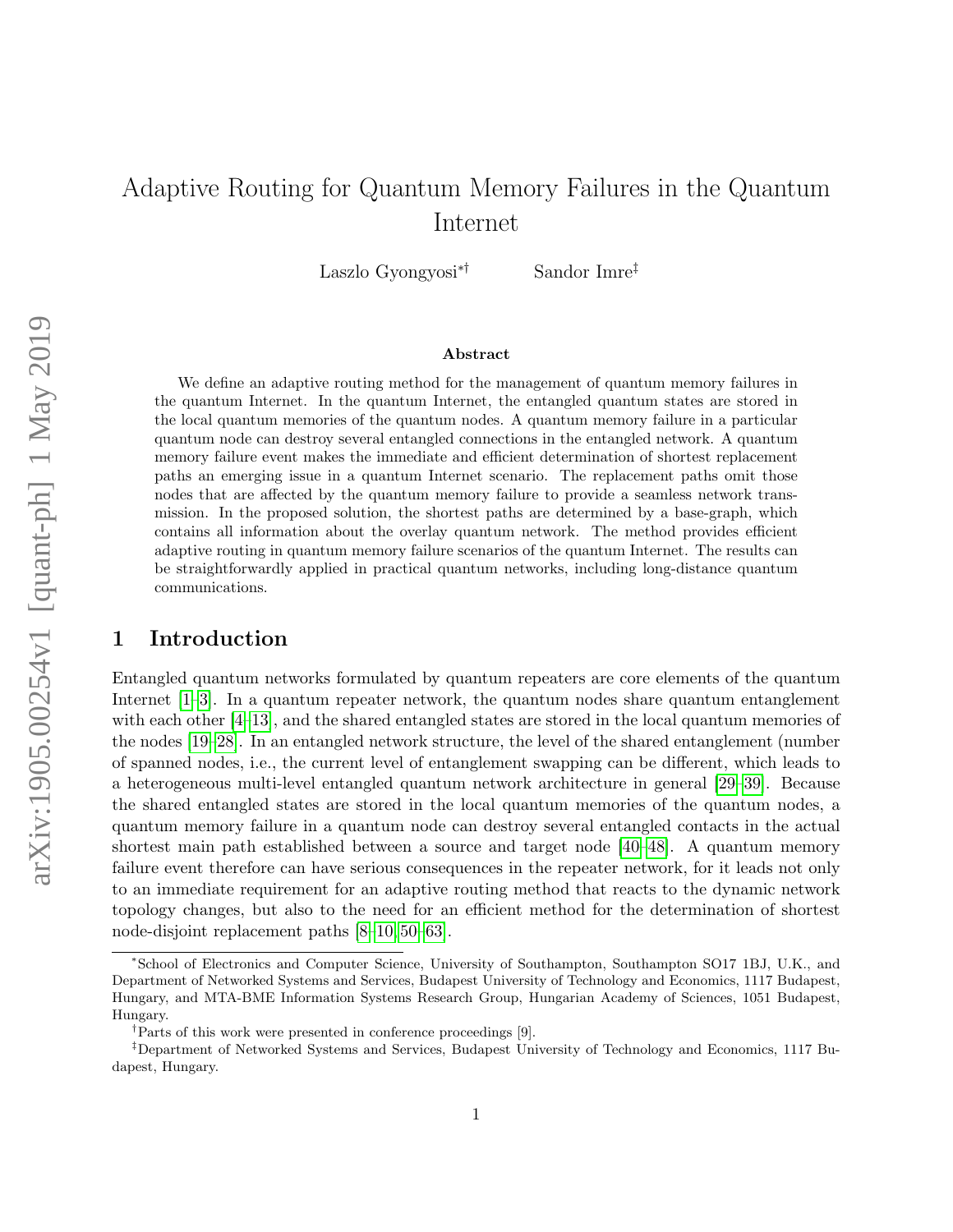A quantum memory failure event in a quantum node affects a number of entangled connections in the network, and as a corollary, those quantum nodes that have shared entanglement with the given node are also affected by the quantum memory failure. The aim of the node-disjoint [\[14,](#page-14-4)[15,](#page-14-5)[17\]](#page-14-6) replacement paths is to omit the affected quantum nodes to provide immediate and seamless network transmission. Depending on the number of stored entangled contacts, the quantum nodes can be classified as either standard- or high-degree nodes. Since a memory failure in a high-degree quantum repeater will result in the loss of the highest number entangled connections, a plausible approach would be omitting these nodes from the actual main path. Specifically, this requirement allows us to utilize the omitted high-degree nodes in the replacement paths, based on the assumption that the replacement paths will serve as merely a temporary solution while the re-establishment of the lost entangled contacts is in progress on the main path.

It is therefore an emerging task to provide seamless transmission in a quantum network during quantum memory failure scenarios, which demands the fast determination of shortest node-disjoint replacement paths between the quantum nodes. Since most of the currently available quantum routing methods [\[1,](#page-13-0) [5](#page-13-3)[–7\]](#page-14-7) are based on-, or a variant of Dijkstra's shortest path algorithm [\[49\]](#page-16-4), the efficiency of these routing approaches is limited.

Here, we define a dynamic adaptive routing method for the control of quantum memory failures in the quantum Internet. Our method provides a framework for the discovery of shortest node-disjoint replacement paths in the entangled network structure of the quantum Internet. The proposed solution minimizes the number of losable entangled contacts during a quantum memory failure in a main-path node and determines the shortest replacement paths that omit the quantum nodes affected by the memory failure. In particular, all paths are determined in a base-graph [\[8–](#page-14-2)[10\]](#page-14-3) consisting of the maps of the quantum nodes and the entangled connections of the overlay quantum network. The method requires no special devices for the practical implementation, therefore can be applied straightforwardly in quantum networking and in the quantum Internet. Our approach provides a solution for handling quantum memory failures through shortest node-disjoint replacement paths, determined by efficiently adaptive decentralized routing in the quantum Internet.

The novel contributions of our manuscript are as follows:

- 1. We define a dynamic adaptive routing method for the management of quantum memory failures in the quantum Internet.
- 2. The proposed algorithm determines shortest node-disjoint replacement paths in the entangled network structure of the quantum Internet, and minimizes the number of losable entangled contacts in a main-path.
- 3. The shortest node-disjoint replacement paths in the entangled quantum network are determined in a decentralized manner with high computational efficiency.

This paper is organized as follows. In Section [2,](#page-2-0) we characterize the problem and the impacts of a quantum memory failure scenario in an entangled quantum network. In Section [3,](#page-7-0) we discuss the determination of shortest node-disjoint replacement paths and evaluate the complexity of the method. A performance evaluation is included in Section [4.](#page-11-0) Finally, Section [5](#page-13-4) concludes the paper. Supplementary material is included in the Appendix.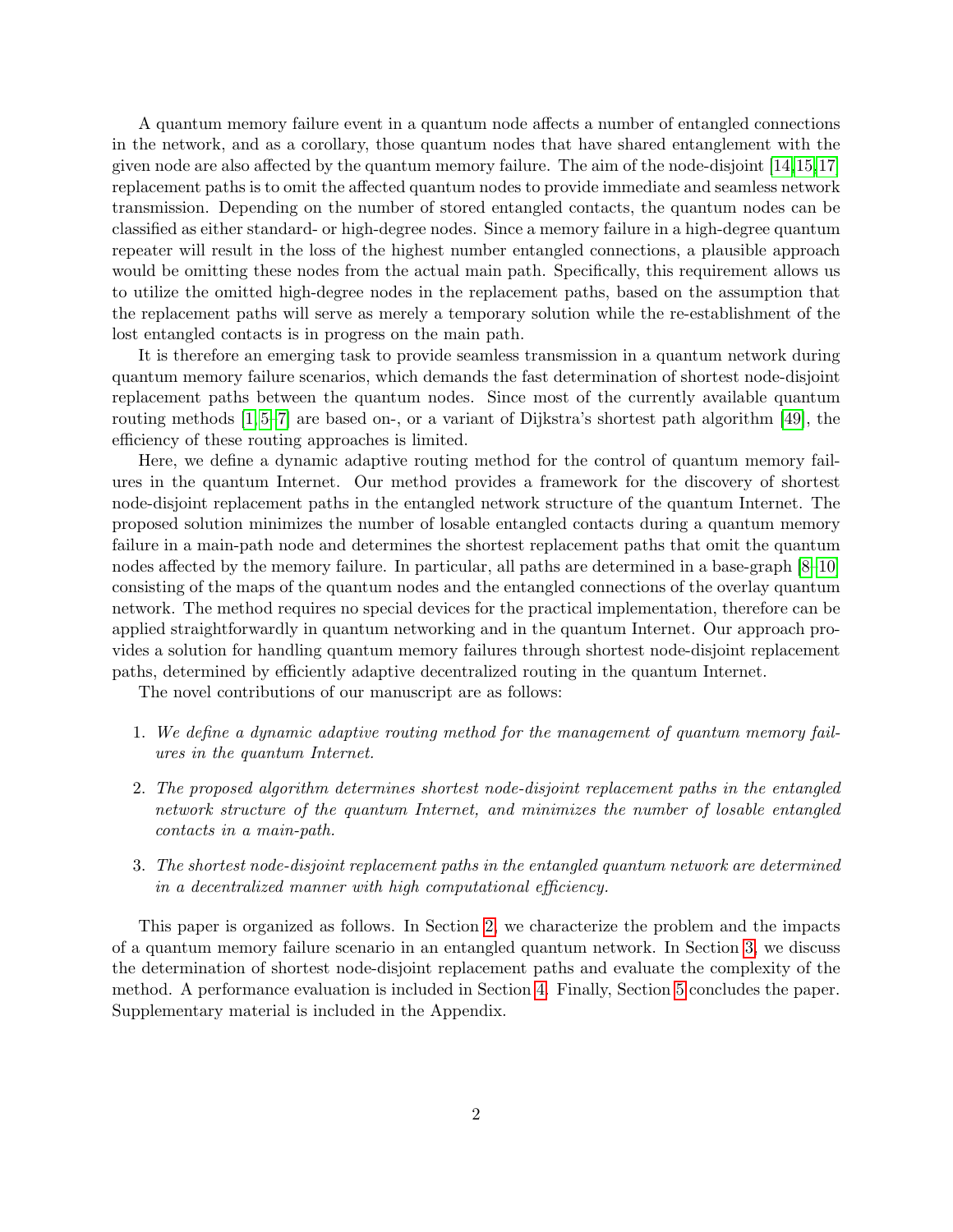### <span id="page-2-0"></span>2 System Model

Let us assume that an overlay entangled quantum network N is given, where the set  $S^*$  of entangled connections is determined in the base-graph  $G^k$  [\[8\]](#page-14-2) such that  $Pr_{L_l}(x,y) \ge Pr_{L_l}^*$ , where  $Pr_{L_l}^*$  is a threshold probability of an  $L_l$ -level entangled connection  $E_h$ .

Without loss of generality, the level  $L_l$  of an entangled connection is defined as follows. For an  $L_l$ -level entangled connection, the hop distance between quantum nodes x and y

$$
d(x, y)_{\mathcal{L}_l} = 2^{l-1},\tag{1}
$$

with  $d(x, y)_{L_l} - 1$  intermediate nodes between the nodes x and y. The probability that an  $L_l$ -level entangled connection  $E(x, y)$  exists between nodes  $x, y$  is  $Pr_{L_l}(E(x, y))$ , which depends on the actual network.

A repeater node is referred to as a high-degree node,  $\tilde{\phi}(R_i)$ , if  $\deg(\tilde{\phi}(R_i)) > \deg'(V)$ ,  $\tilde{\phi}(R_i) \in$  $G<sup>k</sup>$ , where deg' (V) is the threshold degree of node set V determined for the given entangled overlay quantum network N.

In our network model, the high-degree nodes are omitted from the shortest main path  $\mathcal{P}$ . The explanation of this phenomenon is as follows. Since a  $\phi(R_i)$  high-degree node stores the highest number of entangled quantum systems in its local quantum memory, a quantum memory failure in  $\phi(R_i)$  will result in the loss of the highest number of entangled connections in the quantum network. A rational decision is therefore explained as follows. Use only the standard (non-highdegree nodes) in P, since if a quantum memory failure occurs in a standard node  $\phi(R_i) \in G^k$  of  $P$ , the high-degree nodes still can participate in a shortest replacement path  $P'$ . It is because a replacement path is used for only a short time while the re-establishment of the destroyed entangled contacts of  $\phi(R_i)$  in  $\mathcal P$  is in progress. As the entangled connections of  $\phi(R_i)$  are restored after the memory failure, the transmission continues on the main path  $P$ .

Because the main path  $P$  omits high-degree nodes, the average length (number of nodes) of the path increases with respect to the shortest path in  $S^*$ , but the risk that a high number of entangled connections will vanish during a quantum memory failure is therefore reduced to a minimum. The length of the replacement path  $\mathcal{P}'$  will be shorter than  $\mathcal{P}$ , for  $\mathcal{P}'$  can contain the high-degree nodes.

Without loss of generality, in a quantum communication scenario, a quantum path with highest number of entangled connections usually means high communication efficiency and stability [\[1,](#page-13-0)[5–](#page-13-3)[7\]](#page-14-7). It is also the situation for the shortest path  $P$  determined by our method, however, these attributes are achieved through the application of an increased number of non high-degree nodes, instead of the use of some high-degree nodes. In the proposed model, a high number of the non-high-degree nodes in the quantum network also yields a high number of entangled connections for the paths; therefore the shortest path will have a high efficiency, reliability and stability.

A quantum memory failure situation in an overlay quantum repeater network  $N$  is illustrated Fig. [1.](#page-3-0) The actual shortest path  $P$  contains no high-degree repeater nodes, for a memory failure would destroy a high number of entangled contacts in the network  $(Fig. 1(a))$  $(Fig. 1(a))$  $(Fig. 1(a))$ . A quantum memory failure in an intermediate (non-high-degree) quantum repeater node  $R_{q-2}$  requires the immediate establishment of a replacement shortest path  $\mathcal{P}'$  in the base-graph. The new shortest path  $\mathcal{P}'$  contains the high-degree repeater nodes  $\tilde{R}_{q'-2}$  and  $\tilde{R}_{q'-1}$ , for  $\mathcal{P}'$  is used only while the re-establishment of the entangled contacts of  $R_{q-2}$  is not completed (Fig. [1\(](#page-3-0)b)).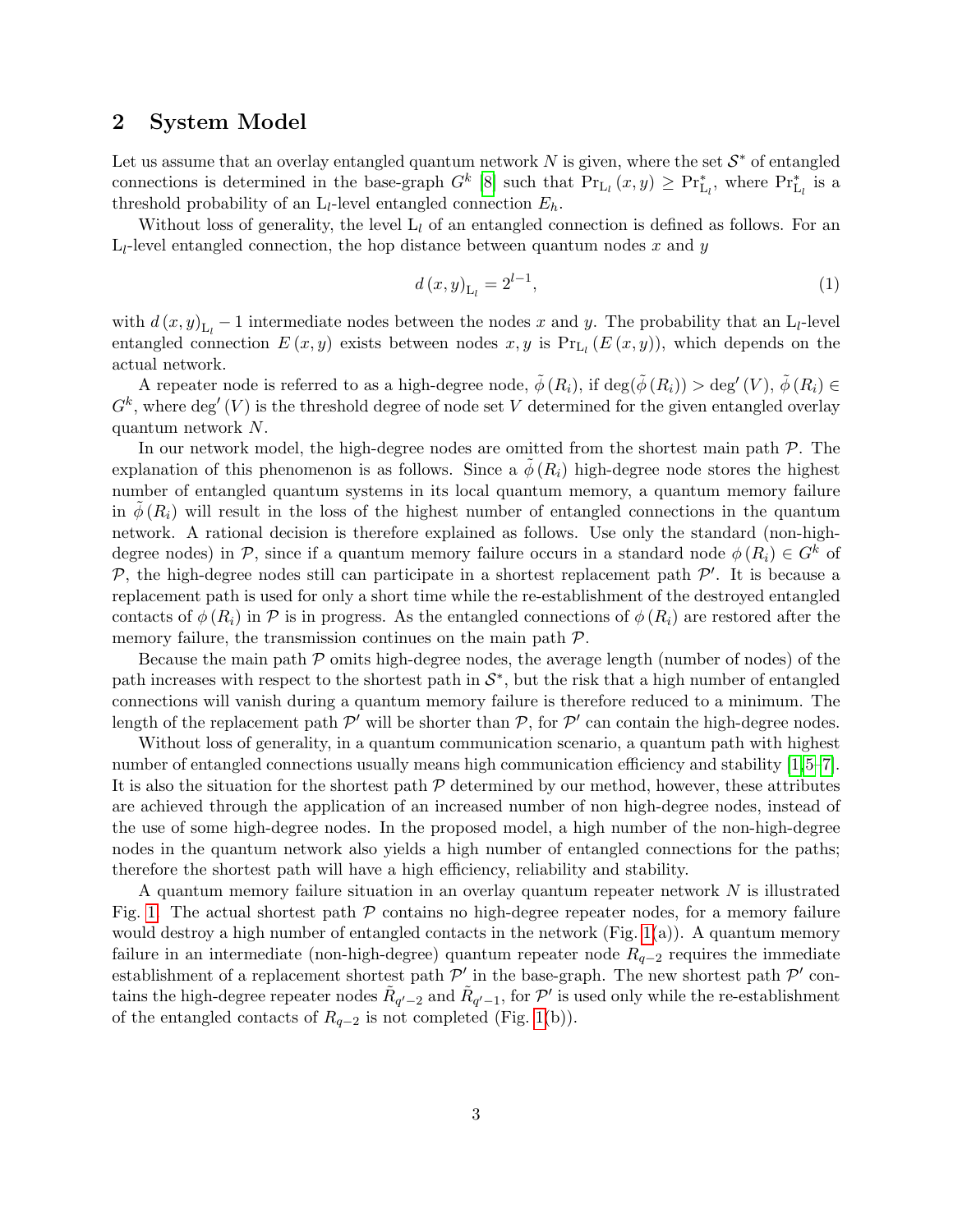

<span id="page-3-0"></span>Figure 1: A scenario of a quantum memory failure in an entangled overlay quantum network N. (a): The main path  $P$  consists of a source node A and target node B, with several quantum repeater nodes  $R_i$ ,  $i = 1, \ldots, q$  connected through multi-level entangled connections. The quantum nodes are referred to as single-hop entangled  $(L_1$ -level, depicted by gray nodes) and multi-hop entangled  $(L_2$ and  $L_3$ -level, depicted by blue and orange nodes). The actual shortest main path  $\mathcal P$  determined in the base-graph is depicted by the bold lines. The high-degree nodes (depicted by yellow) store the highest number of entangled states in their quantum memories and are not included in P. (b): A quantum memory failure in repeater node  $R_{q-2}$  (depicted by red) destroys all entangled contacts of the given node. For seamless transmission, a node-disjoint shortest replacement path  $\mathcal{P}'$  is needed between source node  $R_2$  and target node  $R_q$ , through high-degree repeater nodes  $\tilde{R}_{q'-2}$  and  $\tilde{R}_{q'-1}$ . Path P' between  $\phi(R_2) \in G^k$  and  $\phi(R_q) \in G^k$  is determined by a decentralized routing A in the base-graph  $G^k$ .

#### 2.1 Quantum Memory Failures

The proposed method utilizes different coefficients for the entangled connections of a shortest main path  $P$  and shortest replacement path  $P'$ , which distinction defines the problem of finding nodedisjoint paths of a multi-level entangled quantum network. Particularly, this problem is analogous to a min-sum (minimize the sum of costs of connection paths) problem [\[14–](#page-14-4)[17\]](#page-14-6) in a multi-cost network, which is an NP-complete problem [\[14,](#page-14-4) [16\]](#page-14-8). Note that similar to the determination of a shortest main path  $P$ , the replacement path  $P'$  is also determined by our decentralized routing A in a base-graph.

#### <span id="page-3-1"></span>2.1.1 Path Finding

Here, we summarize the path finding method of [\[8\]](#page-14-2). The base-graph of an entangled quantum network  $N$  is determined as follows. Let  $V$  be the set of nodes of the overlay quantum network. Then, let  $G^k$  be the k-dimensional, n-sized finite square-lattice base-graph, with position  $\phi(x)$ assigned to an overlay quantum network node  $x \in V$ , where  $\phi: V \to G^k$  is a mapping function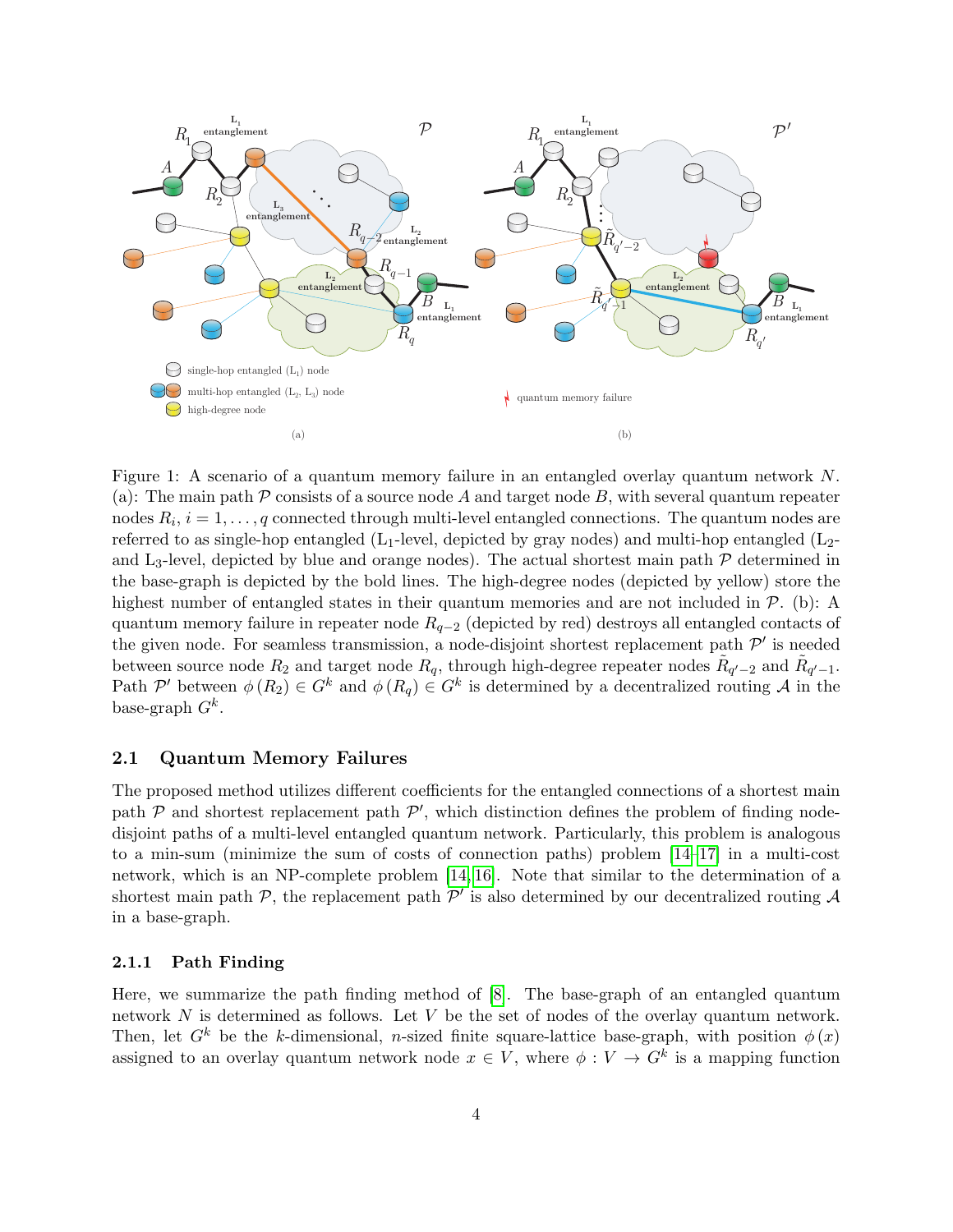which achieves the mapping from V onto  $G^k$  [\[8\]](#page-14-2).

Specifically, for two network nodes  $x, y \in V$ , the L1 metric in  $G^k$  is  $d(\phi(x), \phi(y))$ ,  $\phi(x) = (j, k)$ ,  $\phi(y) = (m, o)$  and is defined as

$$
d((j,k),(m,o)) = |m-j| + |o-k|.
$$
 (2)

The  $G^k$  base-graph contains all entangled contacts of all  $x \in V$ . The probability that  $\phi(x)$  and  $\phi(y)$  are connected through an L<sub>l</sub>-level entanglement in  $G^k$  is

<span id="page-4-0"></span>
$$
p(\phi(x), \phi(y)) = \frac{d(\phi(x), \phi(y))^{-k}}{H_n} + c_{\phi(x), \phi(y)},
$$
\n(3)

where

$$
H_n = \sum_{z} d\left(\phi\left(x\right), \phi\left(z\right)\right) \tag{4}
$$

is a normalizing term [\[8\]](#page-14-2), which is taken over all entangled contacts of node  $\phi(x)$  in  $G<sup>k</sup>$ , while  $c_{\phi(x),\phi(y)}$  is a constant defined as

$$
c_{\phi(x),\phi(y)} = \Pr_{L_l}(E(x,y)) - \frac{d(\phi(x),\phi(y))^{-k}}{H_n},
$$
\n(5)

where  $Pr_{L_l}(E(x, y))$  is the probability that nodes  $x, y \in V$  are connected through an  $L_l$ -level entanglement in the overlay quantum network N.

For an L<sub>l</sub>-level entanglement between  $\phi(x)$  and  $\phi(y)$ ,  $d(\phi(x), \phi(y))$  in  $G^k$  is evaluated as

$$
d(\phi(x), \phi(y)) = 2^{l-1}.
$$
 (6)

The routing in the k-dimensional base-graph  $G^k$  is performed via a decentralized algorithm A as follows. After we have determined the base-graph  $G<sup>k</sup>$  of the entangled overlay quantum network N, we can apply the L1 metric to find the shortest paths. Since the probability that two arbitrary entangled nodes  $\phi(x)$ ,  $\phi(y)$  are connected through an L<sub>l</sub>-level entanglement is  $p(\phi(x), \phi(y))$  (see [\(3\)](#page-4-0)), this probability distribution associated with the entangled connectivity in  $G<sup>k</sup>$  allows us to achieve efficient decentralized routing via  $A$  in the base-graph.

Using the L1 distance function, a greedy routing (which always selects a neighbor node closest to the destination node in terms of  $G<sup>k</sup>$  distance function d and does not select the same node twice) can be straightforwardly performed in  $G<sup>k</sup>$  to find the shortest path from any quantum node to any other quantum node, in

<span id="page-4-1"></span>
$$
\mathcal{O}\left(\log n\right)^2\tag{7}
$$

steps on average, where *n* is the size of the network of  $G^k$ .

Note that the nodes know only their local connections (neighbor nodes) and the target position. It also allows us to avoid dead-end nodes (where the routing would stop) by some constraints on the degrees of the nodes, which can be directly satisfied through the settings of the overlay quantum network.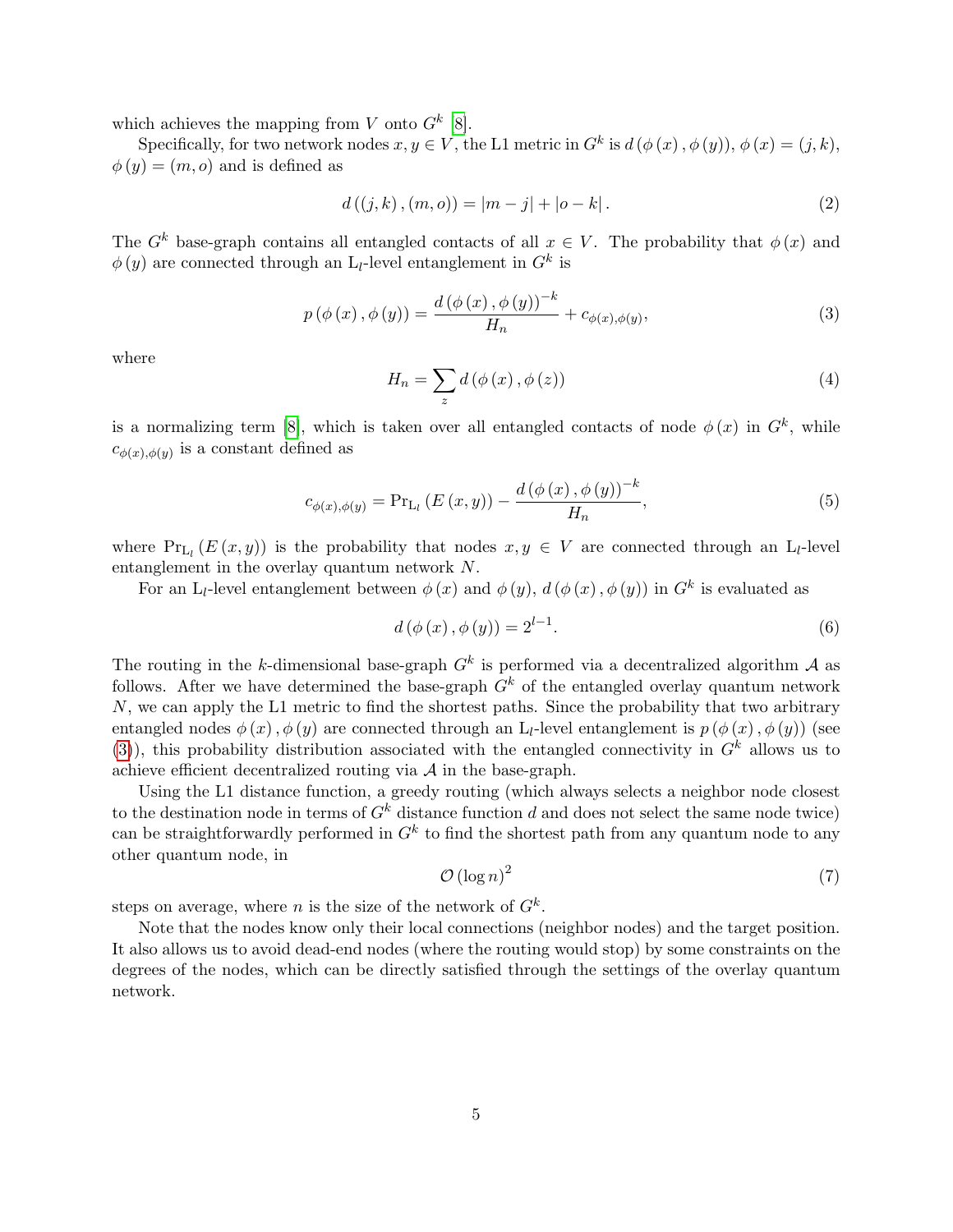#### 2.1.2 Shortest Paths at a Quantum Memory Failure

Using the decentralized routing A (see Section [2.1.1\)](#page-3-1) in  $G'^k$ , the shortest path with respect to the scaled coefficient  $s(\zeta(\cdot))$  can be determined in at most  $\mathcal{O}(\log n)^2$  steps, as follows.

Using [\(3\)](#page-4-0), the term  $d((\phi(x), \phi(y)))^k$  can be expressed as

$$
d((\phi(x), \phi(y)))^{k} = \frac{p(\phi(x), \phi(y))}{p(\phi(x), \phi(y)) H_{n}(p(\phi(x), \phi(y)) - c_{\phi(x), \phi(y)})},
$$
\n(8)

thus at a given k, the  $d((\phi(x), \phi(y)))$  distance function between  $\phi(x), \phi(y)$  is as

$$
d((\phi(x), \phi(y))) = \sqrt[k]{\frac{p(\phi(x), \phi(y))}{p(\phi(x), \phi(y)) H_n (p(\phi(x), \phi(y)) - c_{\phi(x), \phi(y)})}}.
$$
(9)

Using the  $\phi(x)$ ,  $\phi(y)$  maps of the nodes and the scaled cost  $s(\zeta(E(\phi(x), \phi(y)))) \in [0, 1]$ , a basegraph  $G^{k}$  is constructed with transformed node positions  $\phi'(x)$ ,  $\phi'(y)$  as follows.

The aim is then to find  $\phi'(x)$ ,  $\phi'(y)$  at a given  $s(\zeta(E(\phi(x), \phi(y))))$ , via a target distance  $d((\phi'(x), \phi'(y))).$ 

To determine the  $\phi'(\cdot)$  scaled positions, we first identify  $s(\zeta(E(\phi(x), \phi(y))))$  by  $p(\phi(x), \phi(y))$ in  $(3)$  as

$$
p(\phi(x), \phi(y)) = s(\zeta(E(\phi(x), \phi(y))))\,,\tag{10}
$$

from which the target distance  $d((\phi'(x), \phi'(y)))$  between  $\phi'(x), \phi'(y) \in G^{ik}$  is as

<span id="page-5-0"></span>
$$
d\left(\left(\phi'(x),\phi'(y)\right)\right) = \sqrt[k]{\frac{s\left(\zeta\left(E\left(\phi(x),\phi(y)\right)\right)\right)}{s\left(\zeta\left(E\left(\phi(x),\phi(y)\right)\right)\right)H_n\left(s\left(\zeta\left(E\left(\phi(x),\phi(y)\right)\right)\right) - c_{\phi(x),\phi(y)}\right)}}.
$$
(11)

The distance function in [\(11\)](#page-5-0) is therefore results of the scaled positions  $\phi'(x)$ ,  $\phi'(y)$  in  $G'^k$  at a given reference position.

Specifically, to establish a given shortest main path  $\mathcal P$  between a source node  $\phi(s)$  and target node  $\phi(t)$  such that P contains no high-degree repeater node  $\tilde{\phi}(R_i)$ , a given entangled connection  $E_h(\phi(x), \phi(y)), E_h \in \mathcal{P}$  between nodes  $\phi(x), \phi(y) \in G^k$  in the main path  $\mathcal P$  is weighted by the coefficient  $\gamma(E_h)$ :

<span id="page-5-1"></span>
$$
\gamma(E_h) = \frac{\beta(\phi(x)) + \beta(\phi(y))}{2},\tag{12}
$$

where  $\beta(\phi(n))$  is defined as a normalization, precisely

$$
\beta(\phi(n)) = \frac{\chi(\phi(n))}{\max_{i} \chi(\phi(i))},
$$
\n(13)

where

$$
\chi(\phi(n)) = \sum_{\phi(p)\neq\phi(q)} s \frac{\left|\mathcal{P}_{\phi(n)}(\phi(p), \phi(q))\right|}{\left|\mathcal{P}(\phi(p), \phi(q))\right|},\tag{14}
$$

where  $\left|\mathcal{P}_{\phi(n)}\left(\phi\left(p\right),\phi\left(q\right)\right)\right|$  is the number of shortest paths (of the same minimal length) between nodes  $\phi(p), \phi(q) \in G^k$  and traversing node  $\phi(n)$ , and where  $|\mathcal{P}(\phi(p), \phi(q))|$  is the number of shortest paths (of the same minimal length) between nodes  $\phi(p), \phi(q) \in G^k$ .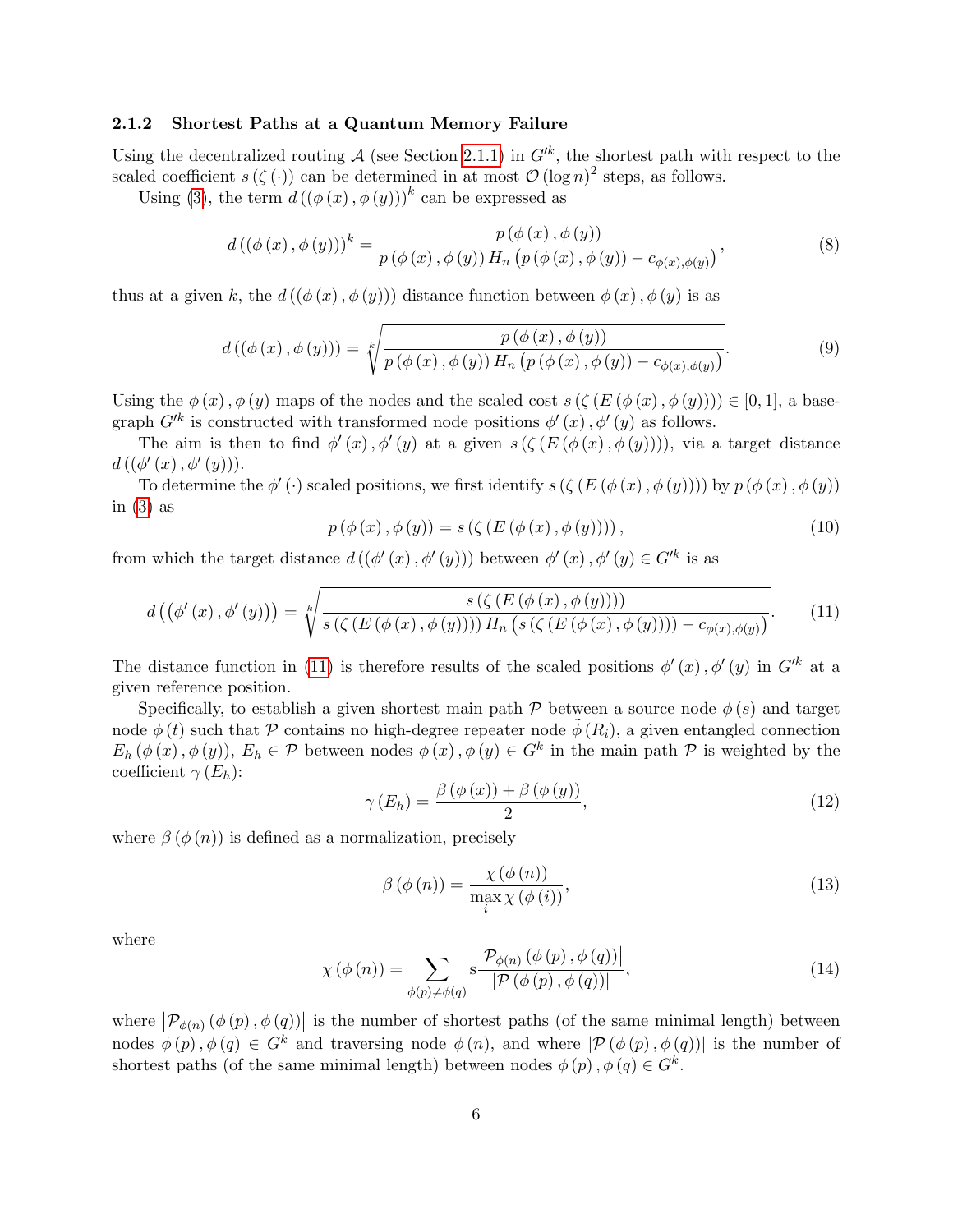Let us assume that in an intermediate repeater node  $\phi(R_i)$ , a quantum memory failure occurs on the main path  $\mathcal{P}(\phi(A), \phi(B))$ , which destroys all entangled contacts of that node. For seamless communication, an immediate shortest replacement path  $\mathcal{P}'(\phi(s), \phi(r))$  has to be established between nodes  $\phi(s), \phi(r) \in G^k$ . The replacement shortest path, however, can contain the high-degree nodes  $\phi(R_i)$ , which have been removed from the main path  $\mathcal{P}(\phi(A), \phi(B))$ . The replacement shortest path  $\mathcal{P}'(\phi(s), \phi(r))$  is aimed to serve as only a temporary path. It replaces the main path  $\mathcal{P}(\phi(A), \phi(B))$  while the entangled contacts of  $\phi(R_i)$  have not been completely re-established.

For a given connection  $E_h$  of the replacement shortest path  $\mathcal{P}'(\phi(s), \phi(r))$ , the connection coefficient [\(12\)](#page-5-1) is redefined as

<span id="page-6-0"></span>
$$
\tau(E_h) = \frac{\gamma(E_h)}{\max_i \gamma(E_i)},
$$
\n(15)

which provides a normalized metric for  $E_h$  in  $\mathcal{P}'(\phi(s), \phi(r))$ .

Using coefficients [\(12\)](#page-5-1) and [\(15\)](#page-6-0), the optimization problem formulates a minimization, without loss of generality as

<span id="page-6-1"></span>
$$
\Phi\left(C\right) = \min\left(\sum_{k \in K} \sum_{h \in E} \gamma\left(E_h\right) C_{k,h} + \sum_{k \in K} \sum_{h \in E} \tau\left(E_h\right) Z_{k,h}\right),\tag{16}
$$

where K is the set of users, k is the index of a given user  $U_k$ , E is a set of entangled (directed) connections, h is the index of a given connection  $E_h$ ,  $C_{k,h}$  is a variable that equals 1 if the entangled connection  $E_h$  is used by the main path  $P$  associated with user  $U_k$  (0 otherwise), and  $Z_{k,h}$  is a variable that equals 1 if the entangled connection  $E_h$  is used by the replacement path  $\mathcal{P}'$  associated with user  $U_k$ .

The optimization in [\(16\)](#page-6-1) is therefore a minimization of the overall cost coefficient of the flows by means of main path  $P$  and replacement path  $P'$ , subject to some constraints. These constraints are described next.

Particularly, for the main path  $P$ , a flow conservation rule [\[14,](#page-14-4) [16\]](#page-14-8) leads to precisely

$$
\triangle (C_{k,h}) = \sum_{\mathcal{X}_{h,j}} C_{k,h} - \sum_{\mathcal{X}_{h,i}} C_{k,h},
$$
\n(17)

where

<span id="page-6-2"></span>
$$
\mathcal{X}_{h,j} = h \in \left\{ h : E_h \left( \phi \left( x_w \right)_{U_k}, \phi \left( x_j \right)_{U_k} \right) \in E; \right\}
$$
  
\n
$$
\phi \left( x_j \right)_{U_k} \in V; \left\{ \phi \left( x_w \right)_{U_k} \neq \phi \left( x_w \right)_{U_k} \right\},
$$
\n(18)

where  $\phi(x_w)_{U_k} \in G^k$  is a node associated with the demand of user  $k \in K$ , where  $E_h\left(\phi\left(x_w\right)_{U_k},\phi\left(x_j\right)_{U_k}\right)$ is an egress connection incident associated with node  $\phi\left(x_w\right)_{U_k} \in G^k,$  where  $E_h\left(\phi\left(x_i\right)_{U_k},\phi\left(x_w\right)_{U_k}\right)$ is an ingress connection incident associated with node  $\phi(x_w)_{U_k} \in G^k$ , and where

<span id="page-6-3"></span>
$$
\mathcal{X}_{h,i} = h \in \left\{ h : E_h \left( \phi \left( x_i \right)_{U_k}, \phi \left( x_w \right)_{U_k} \right) \in E; \right. \\
\phi \left( x_i \right)_{U_k} \in V; \\
\phi \left( x_i \right)_{U_k} \neq \phi \left( x_w \right)_{U_k} \right\}.
$$
\n(19)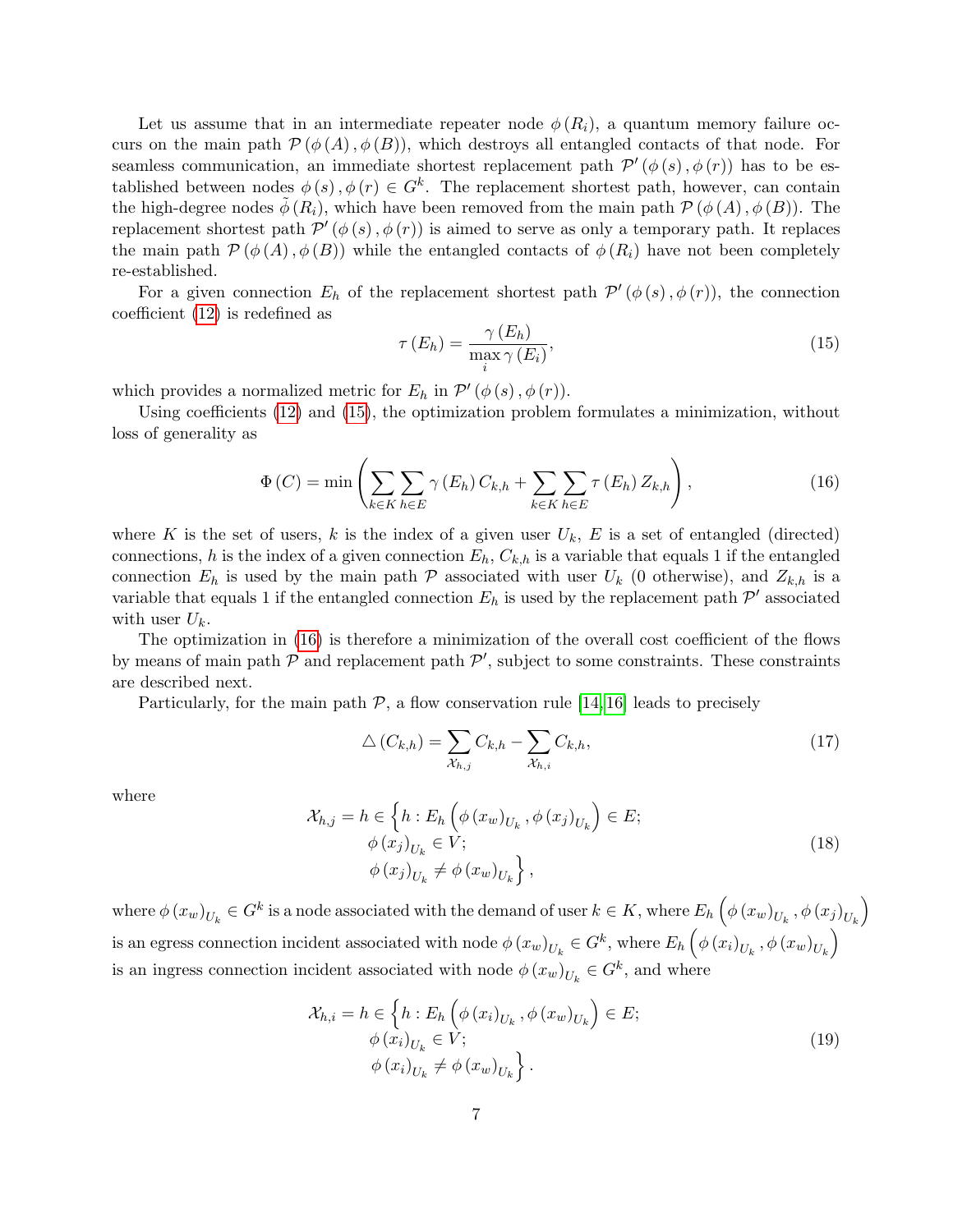Using [\(18\)](#page-6-2) and [\(19\)](#page-6-3),  $\Delta(C_{k,h})$  can be evaluated as

$$
\triangle (C_{k,h}) = \begin{cases} 1, & \text{if } \phi(x_w)_{U_k} = \phi(A)_{U_k} \\ -1, & \text{if } \phi(x_w)_{U_k} = \phi(B)_{U_k} \\ 0, & \text{otherwise} \end{cases}
$$
 (20)

Similarly, for the replacement path  $\mathcal{P}'$ , the following constraint is defined via [\(18\)](#page-6-2) and [\(19\)](#page-6-3):

$$
\Delta (Z_{k,h}) = \sum_{\mathcal{X}_{h,j}} Z_{k,h} - \sum_{\mathcal{X}_{h,i}} Z_{k,h} = \begin{cases} 1, & \text{if } \phi(x_w)_{U_k} = \phi(A)_{U_k} \\ -1, & \text{if } \phi(x_w)_{U_k} = \phi(B)_{U_k} \\ 0, & \text{otherwise} \end{cases} .
$$
 (21)

For a given entangled connection  $E_h$ , the following relation states that the requested number of entangled states of a particular fidelity F on the main path  $P$  and replacement path  $P'$  is bounded as:

$$
\varphi(E_h) = \sum_{k \in K} \left( C_{k,h} Q^{(F)} \left( U_k \right) + Z_{k,h} Q^{(F)} \left( U_k \right) \right) \leq Q^{(F)} \left( E_h \right),\tag{22}
$$

where  $Q^{(F)}(E_h)$  refers to the number of d-dimensional maximally entangled states per second of a particular fidelity F available through the entangled connection  $E_h$  (entanglement throughput), and where  $Q^{(F)}(U_k)$  is the demand of  $U_k$  associated with the entangled connection  $E_h$  with respect to the number of d-dimensional maximally entangled states per second of a particular fidelity F.

Because  $P$  and  $P'$  are node-disjoint paths in our model, the following constraint holds for a given  $E_h$  and  $U_k$ :

$$
C_{k,h} + Z_{k,h} \le 1. \tag{23}
$$

### <span id="page-7-0"></span>3 Shortest Replacement Paths in the Entangled Network

Here we discuss a heuristic to solve  $(16)$  via the determination of a set of z node-disjoint replacement paths  $S^{(z)}(\mathcal{P}') = \{\mathcal{P}'_1, \ldots, \mathcal{P}'_z\}$  in the base-graph  $G^k$  of an entangled quantum repeater network N. The algorithm focuses on a given demand  $\rho$  of a user  $U_k$ , with a source node  $\phi(s)_{U_k,\rho} \in G^k$  and target node  $\phi(t)_{U_k, \rho} \in G^k$ .

Let  $\delta(\cdot)$  identify the cost function of the algorithm such that if a given connection  $E_h$  belongs to the main path P, then  $\delta(E_h) = \gamma(E_h)$  [\(12\)](#page-5-1), whereas if  $E_h$  belongs to a replacement path  $\mathcal{P}'$ , then  $\delta(E_h) = \tau(E_h)$  [\(15\)](#page-6-0). Thus,

$$
\delta(E_h) = \begin{cases} \gamma(E_h), \text{if } E_h \in \mathcal{P} \\ \tau(E_h), \text{if } E_h \in \mathcal{P}' \end{cases} . \tag{24}
$$

Utilizing the notations of the frameworks KPA [\[16,](#page-14-8) [17\]](#page-14-6) and KPI [\[14,](#page-14-4) [15\]](#page-14-5), some preliminaries for our scheme are as follows. Let set  $S^{(j-1)}(\mathcal{P}') = \{P'_1, \ldots, P'_{j-1}\}\$ refer to the previously discovered  $j-1$  node-disjoint paths, where  $\mathcal{P}'_1$  refers to the main path, i.e.,  $\mathcal{P}'_1 = \mathcal{P}$ . Specifically, for each node-disjoint path  $\mathcal{P}_p$ ,  $p = 1, \ldots, z$ , a cost matrix  $C_{U_k, \rho}^{(p)}$  is defined, which is a matrix of connection costs  $\delta^{(p)}(E_h)$ , where  $\delta^{(p)}(E_h)$  is an auxiliary cost of entangled connection  $E_h$  of the p-th path. The  $C_{U_k,\rho}^{(p)}$  matrix is used to calculate the concurring path cost such that the cost of the concurring entangled connections is increasing by a given value.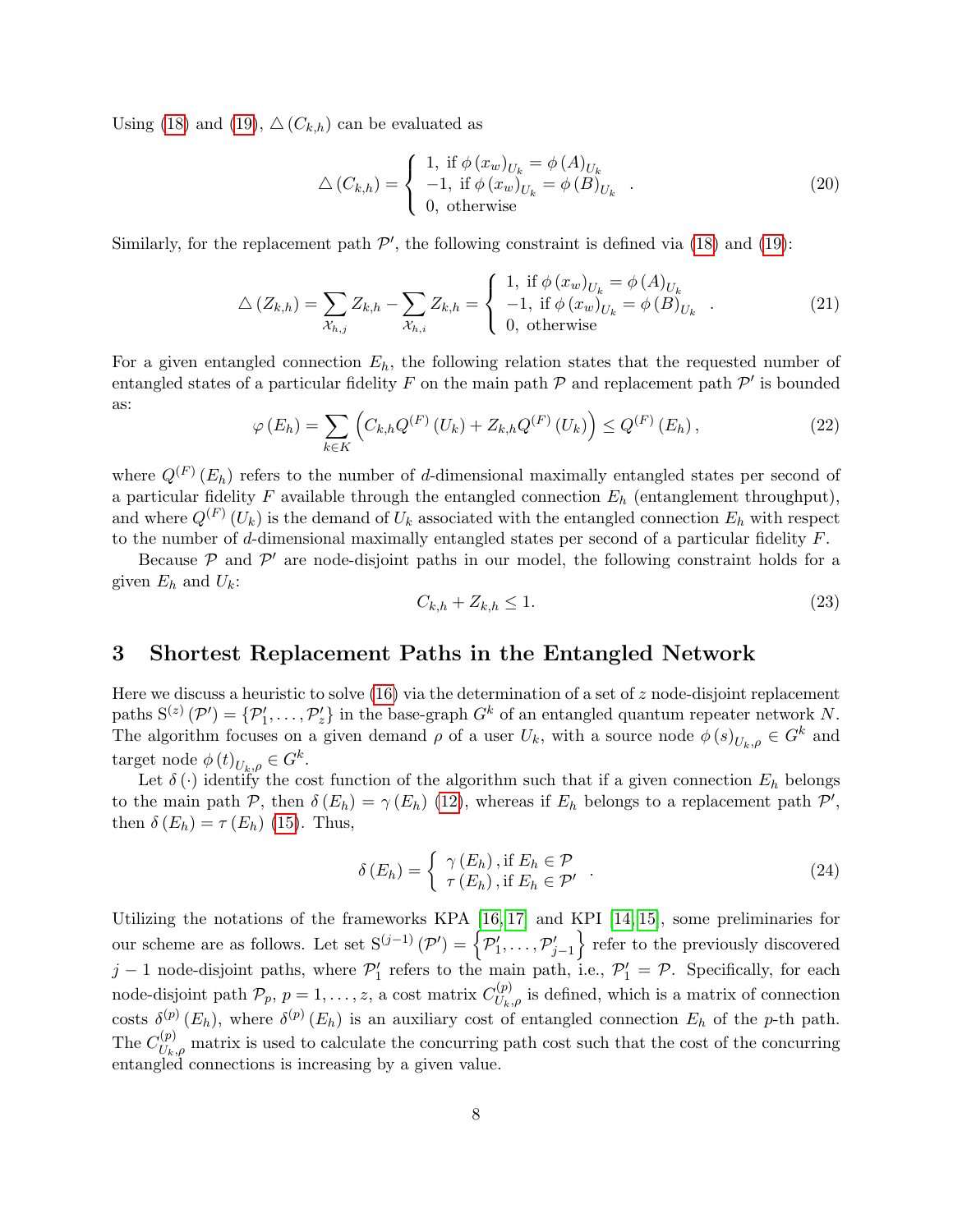Particularly, for a given set  $S^{(j-1)}(\mathcal{P}')$  of already discovered  $j-1$  paths, a j-th path identifies a current (candidate) path  $\mathcal{P}'_j$  to be discovered. A given entangled connection  $E_h$  of a path  $\mathcal{P}'_i$  is identified as a prohibited entangled connection  $\mathcal{F}^{(\mathcal{P}'_i)}(E_h)$  with respect to  $\mathcal{P}'_i$  if  $E_h$  is incident to any transit quantum node of path  $\mathcal{P}'_i$  [\[14,](#page-14-4) [16\]](#page-14-8).

A given  $E_h$  is referred to as a concurring entangled connection  $\mathcal{C}^{(\mathcal{P}'_j)}(E_h)$  with respect to a given path  $\mathcal{P}'_j$  if  $E_h$  is incident to any common transit quantum node of  $\mathcal{P}'_j$  also used by any other of the paths from the set  $S^{(j-1)}(\mathcal{P}')$  of the previously discovered j – 1 paths. Without loss of generality, the initial matrix  $C_{U_k,\rho}^{(p)}$  provides the initial path cost  $c^{(j)} = \sum_{E_h \in \mathcal{P}'_j} \delta_c^{(j)}(E_h)$  for a given path  $\mathcal{P}'_j$ to increase the cost of each concurring entangled connection of  $\mathcal{P}'_j$ , where  $\delta_c^{(j)}(E_h)$  is an initial cost of entangled connection  $E_h$  and where  $E_h \in \mathcal{P}'_j$  is an entangled connection on path  $\mathcal{P}'_j$ .

Let  $M_{U_k,\rho}^{\delta^{(j)}(E_h)}$  be the matrix of replacement path coefficients, with  $\delta^{(j)}(E_h)$  for all entangled connections of a current path  $\mathcal{P}'_j$  associated with a user  $U_k$ . For a given matrix  $M_{U_k,\rho}^{\delta^{(j)}(E_h)}$ , let  $\Omega^{(j)}(\delta)$ refer to the total cost of a path  $\mathcal{P}'_j$ .

For a current path index j, let  $M_{U_k,\rho}^{(\zeta)}$  refer to a matrix of coefficients  $\zeta(E_h) = \delta^{(j)}(E_h)$  of entangled connection  $E_h$ , where  $\zeta(E_h)$  is an auxiliary cost of  $E_h$ .

The steps of the method are summarized in Algorithm 1. The algorithm determines z nodedisjoint paths for a demand of a user. The main path  $P$  is identified first and followed by the  $z - 1$  replacement paths. For a given j-th path, the cost of any prohibited entangled connection is increased by the cost of all previously discovered  $j-1$  paths of demand for which the given entangled connection is prohibited [\[14,](#page-14-4) [16\]](#page-14-8). Traversing the prohibited entangled connections with respect to a given j-th path therefore results in an increased coefficient. The cost of concurring entangled connections increases if a given j-th path has common entangled connections with the  $j-1$  paths.

#### 3.1 Discussion

A brief description of the algorithm follows.

In Step 1, some initialization steps are made and an actual shortest main path  $\mathcal{P}'_1 = \mathcal{P}$  is determined for the next calculations.

In Step 2, some steps for the next  $(j-th)$  node-disjoint path (candidate path) are performed. In particular, the coefficients of the prohibited entangled connections that are traversed by the actual main path are increased by a given quantity. This step aims to avoid a situation in which the establishment of the next node-disjoint path of a given user fails. Some calculations are performed for the j-th path using the already determined set of j – 1 node-disjoint paths  $S^{(j-1)}(\mathcal{P}')$ . The cost of any prohibited entangled connection is increased by the total cost of a given path  $\mathcal{P}'_i$ .

In Step 3, the j-th disjoint (shortest) path  $\mathcal{P}'_j$  is determined by the decentralized algorithm  $\mathcal A$  in the base-graph  $G'^k$ , which contains the scaled  $\phi'(x)$ ,  $\phi'(y) \in G'^k$  of the nodes of  $\phi(x)$ ,  $\phi(y) \in G^k$ . The base-graph  $G'^k$  is evaluated from  $G^k$ , and it contains the  $\phi'$  scaled maps of the nodes of the entangled overlay quantum network  $N$  and the scaled coefficients of the entangled connection,  $s(\zeta(E_h))$  using  $M_{U_k,\rho}^{(\zeta)}$ .

In  $G^{\prime k}$ , a given contact between two nodes  $\phi'(x)$ ,  $\phi'(y)$  is characterized by the scaled coefficient  $s(\zeta(E(\phi(x),\phi(y)))) \in [0,1],$  where  $\zeta(E(\phi(x),\phi(y)))$  is the cost of an entangled connection  $E_h$ in  $G^k$ . Particularly,  $G'^k$  is constructed such that the distribution of the scaled coefficients follows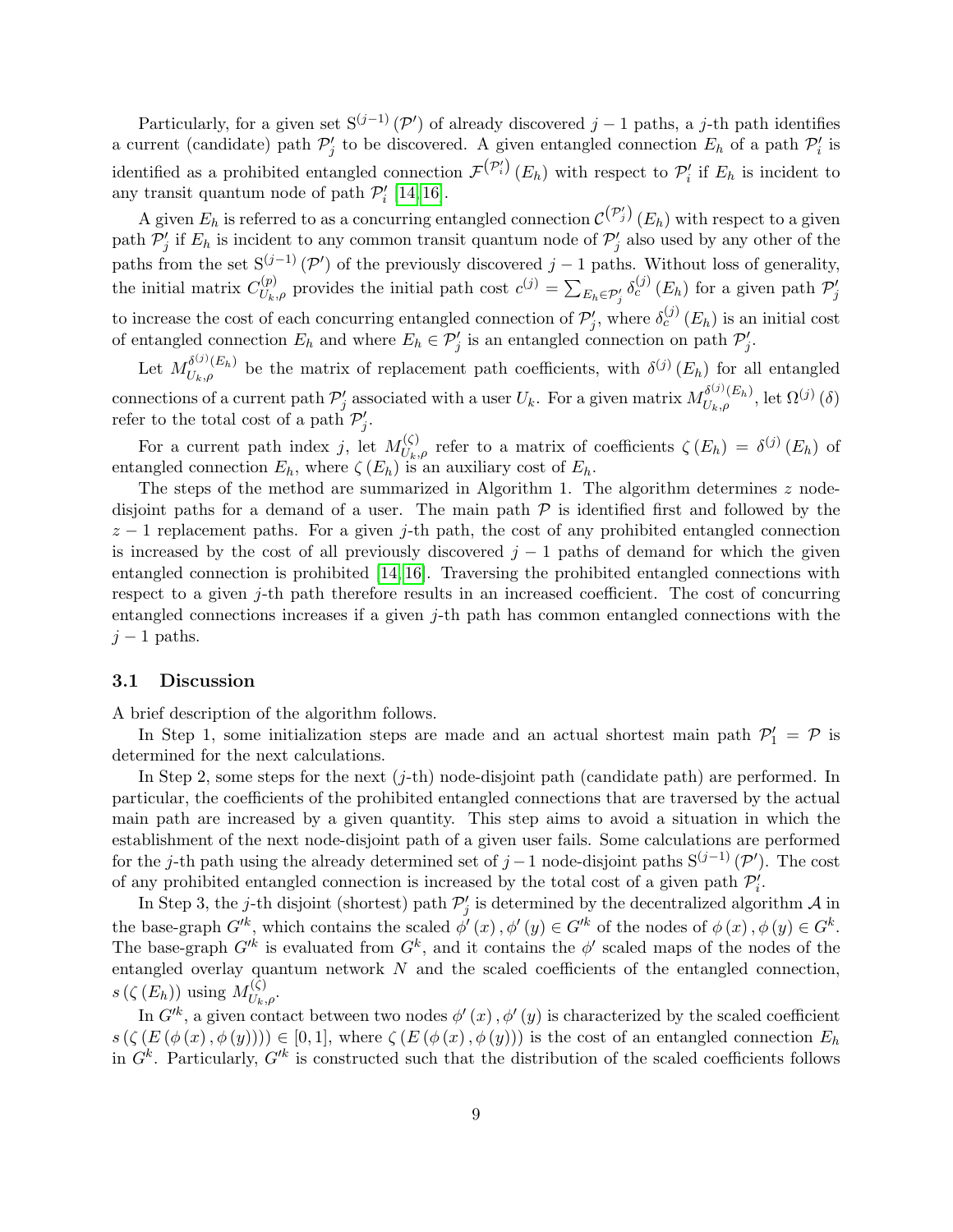#### Algorithm 1 Node-Disjoint Replacement Paths in an Entangled Network

**Step 1**. Let  $\delta^{(j)}(E_h)$  be the cost coefficient of  $E_h$  on a j-th path  $j = 1 \ldots z$ , where j indexes a current path. Let  $j = 1$  for the main path  $\mathcal{P}'_{j=1} = \mathcal{P}$ , and for all entangled connections  $E_h$  of N, let  $\zeta(E_h) = \delta^{(j)}(E_h)$ , where  $\zeta(E_h)$  is an auxiliary cost of  $E_h$ . **Step 2.** For  $j > 1$ , let us assume that a set  $S^{(j-1)}(\mathcal{P}')$  of  $j-1$  node-disjoint shortest paths is already discovered:  $S^{(j-1)}(\mathcal{P}') = \left\{ \mathcal{P}'_1, \ldots, \mathcal{P}'_{j-1} \right\}$ . Let i refer to a path from  $S^{(j-1)}(\mathcal{P}')$ . For each already discovered node-disjoint path  $\mathcal{P}'_i$  from  $S^{(j-1)}(\mathcal{P}')$  and for each  $\mathcal{F}^{(\mathcal{P}'_i)}(E_h)$ , increase the cost of the entangled connection  $\zeta(E_h)$  by  $\Omega^{(i)}$ , where  $\Omega^{(i)}$  is the total cost of  $\mathcal{P}'_i$  in  $M_{U_k,\rho}^{\delta^{(i)}(E_h)}$  and where  $M_{U_k,\rho}^{\delta^{(i)}(E_h)}$  is a matrix such that  $\delta^{(i)}(E_h)$  is the cost of an entangled connection  $E_h$  on the *i*-th path. Thus,

$$
\zeta(E_h) = \zeta(E_h) + \Omega^{(i)},
$$

where  $\Omega^{(i)}$  is the path cost of  $\mathcal{P}'_i$  (a sum of  $\delta^{(i)}(E_h)$  for a traversed entangled connection  $E_h$ ):

$$
\Omega^{(i)} = \sum_{E_h \in \mathcal{P}'_i} \delta^{(i)}(E_h), i = 1, \dots, j-1,
$$

where  $E_h \in \mathcal{P}'_i$  refers to  $E_h$  on path  $\mathcal{P}'_i$ .

**Step 3**. Define  $M_{U_k,\rho}^{(\zeta)} = M_{U_k,\rho}^{\delta^{(j)}(E_h)}$ , where  $M_{U_k,\rho}^{(\zeta)}$  is a matrix of coefficients  $\zeta(E_h)$  of entangled connection  $E_h$  initialized in Step 1. Using the k-dimensional *n*-size base-graph  $G^{ik}$ , determine the j-th node-disjoint path  $\mathcal{P}'_j$  using the scaled coefficient  $s(\zeta(E_h)) \in [0,1]$ for a given  $M_{U_k, \rho}^{(\zeta)}$ .

**Step 4**. If  $\mathcal{P}'_j$  is not node-disjoint with the paths of  $S^{(j-1)}(\mathcal{P}')$ , then increase the costs  $\delta^{(1)}(E_h), \ldots, \delta^{(k)}(E_h)$  of each concurring entangled connection  $\mathcal{C}^{(\mathcal{P}'_j)}(E_h)$  of  $\mathcal{P}'_j$  by the path cost  $c^{(j)} \in C_{U_k,\rho}^{(j)}$  of  $\mathcal{P}'_j$  with cost matrix  $C_{U_k,\rho}^{(j)}$ . Thus, the cost of entangled connection  $E_h$  of the p-th path is

$$
\delta^{(p)}(E_h) = \delta^{(p)}(E_h) + c^{(j)}, p = 1, \dots, z,
$$

where path cost  $c^{(j)}$  is

$$
c^{(j)} = \sum_{E_h \in \mathcal{P}'_j} \delta_c^{(j)}(E_h).
$$

Remove the discovered  $j-1$  paths from  $S^{(j-1)}(\mathcal{P}')$ , and register the concurring entangled connection  $\mathcal{C}^{(\mathcal{P}'_j)}(E_h)$  via variable  $\kappa := \kappa + 1$ , where  $\kappa$  is initialized as  $\kappa = 1$ . If  $\kappa > \partial$ , where  $\partial$  is the maximum allowable number of concurrences, then terminate the procedure; otherwise, repeat the process from Step 1 with  $j = 1$ .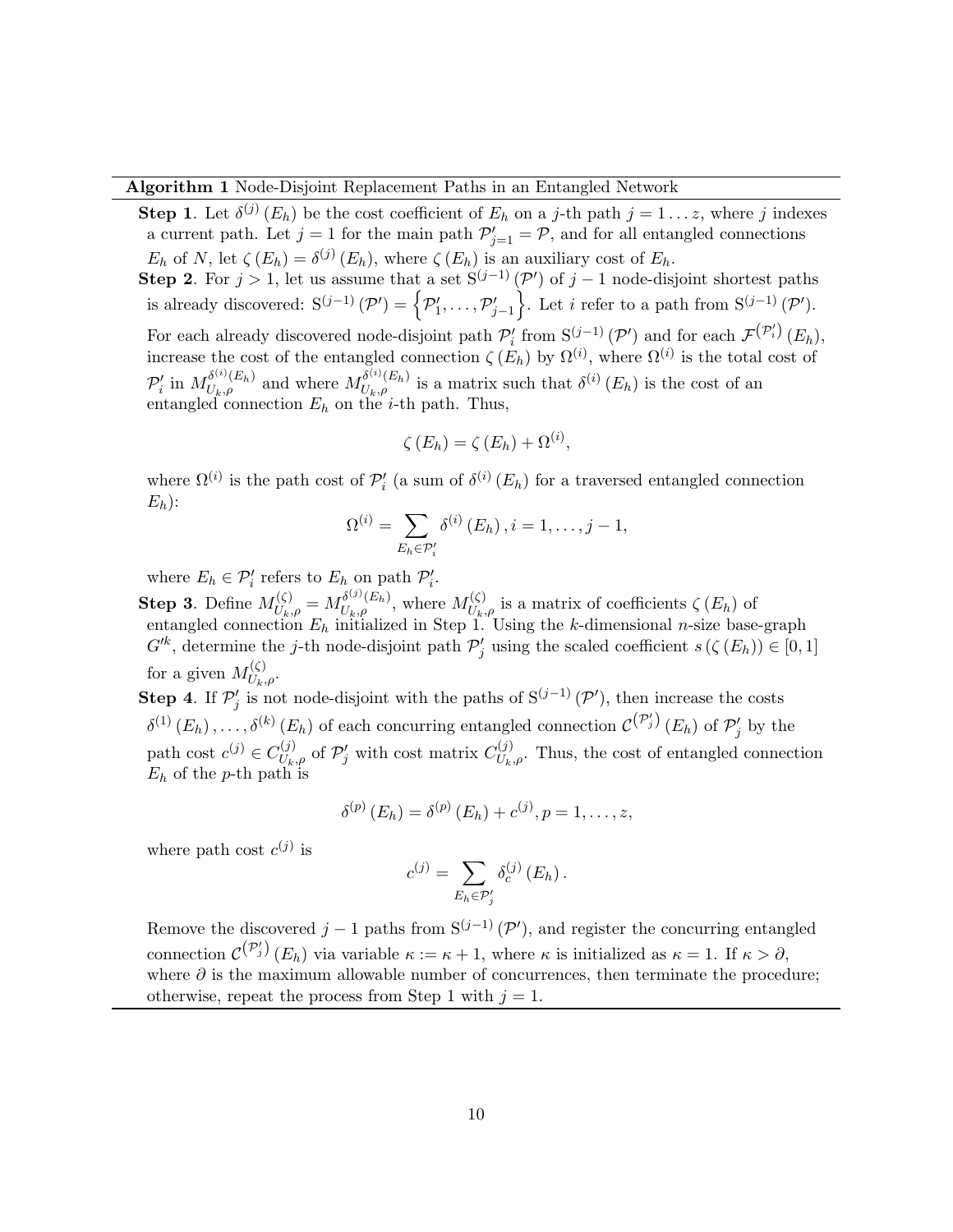Algorithm 1 Node-Disjoint Replacement Paths in an Entangled Network (cont.)

**Step 5.** If  $\mathcal{P}'_j$  is node-disjoint with the paths of  $S^{(j-1)}(\mathcal{P}')$ , then increase j: j := j + 1. If  $j > z$ , stop the process and return  $S^{(z)}(\mathcal{P}')$ ; otherwise, go to Step 1 with the current j. **Step 6**. For a given main path  $\mathcal{P}'_1 = \mathcal{P}$ , output the  $\Psi$  total path cost of  $z - 1$  node-disjoint replacement paths between  $\phi(s)_{U_k, \rho}$  and  $\phi(t)_{U_k, \rho}$  of  $\rho$ :

$$
\Psi\left(S^{(z-1)}\left(\mathcal{P}'\right)\right) = \sum_{p=2}^{z} \sum_{E_h \in \mathcal{P}'_p} \delta^{(p)}\left(E_h\right),
$$

where  $S^{(z-1)}(\mathcal{P}') = \{\mathcal{P}'_2, \ldots, \mathcal{P}'_z\}, E_h$  is an entangled connection on path  $\mathcal{P}'_p$ , and  $\delta^{(p)}(E_h)$ is the cost of the entangled connection  $E_h$  of the p-th path.

an inverse  $k$ -power distribution, and the decentralized routing scheme  $\mathcal A$  can determine the shortest path in  $G^{\prime k}$  in at most [\(7\)](#page-4-1) steps [\[8\]](#page-14-2).

Step 4 deals with the situation when the j-th path  $\mathcal{P}'_j$  is not node-disjoint with the paths of  $S^{(j-1)}(\mathcal{P}')$ . If more than one already discovered path from  $S^{(j-1)}(\mathcal{P}')$  traverses a given entangled connection, then the cost of the concurring entangled connection is increased by the total cost of path  $\mathcal{P}'_j$ . Step 4 is completed by the incrementing and checking of a  $\kappa$  concurrence counter.

Step 5 handles the case when a j-th path  $\mathcal{P}'_j$  is node-disjoint with the paths of S<sup>(j-1)</sup> ( $\mathcal{P}'$ ). In this situation, j is incremented:  $j := j + 1$ ; if  $j > z$ , the iteration stops and returns the  $z - 1$ node-disjoint shortest replacement paths  $S^{(z-1)}(\mathcal{P}') = \{P'_2, \ldots, P'_z\}$  for a given main path  $\mathcal{P}'_1 = \mathcal{P}'$ ; otherwise, the algorithm jumps back to Step 1 with the actual value of j.

In Step 6, after set  $S^{(z-1)}(\mathcal{P}')$  is determined, the  $\Psi$  total cost of the  $z-1$  replacement paths of demand  $\rho$  of  $U_k$  is precisely as follows:

$$
\Psi\left(S^{(z-1)}\left(\mathcal{P}'\right)\right) = \sum_{p=2}^{z} \sum_{E_h \in \mathcal{P}'_p} \delta^{(p)}\left(E_h\right),\tag{25}
$$

where  $E_h$  is an entangled connection on path  $\mathcal{P}'_p$ . The  $\Psi$  total cost for the set  $S^{(z)}(\mathcal{P}')$  of the z node-disjoint paths is therefore

$$
\Psi\left(S^{(z)}\left(\mathcal{P}'\right)\right) = \sum_{p=1}^{z} \sum_{E_h \in \mathcal{P}'_p} \delta^{(p)}\left(E_h\right). \tag{26}
$$

The base-graphs  $G^k$  and  $G'^k$  of a given overlay quantum repeater network N are illustrated in Fig. [2.](#page-11-1)

#### 3.2 Computational Complexity

In particular, each of the shortest paths is determined by a decentralized routing algorithm  $\mathcal A$  in a k-dimensional n-size base-graph, therefore the overall complexity the proposed method is bounded from above by

$$
\mathcal{O}\left(\partial\log n\right)^2,\tag{27}
$$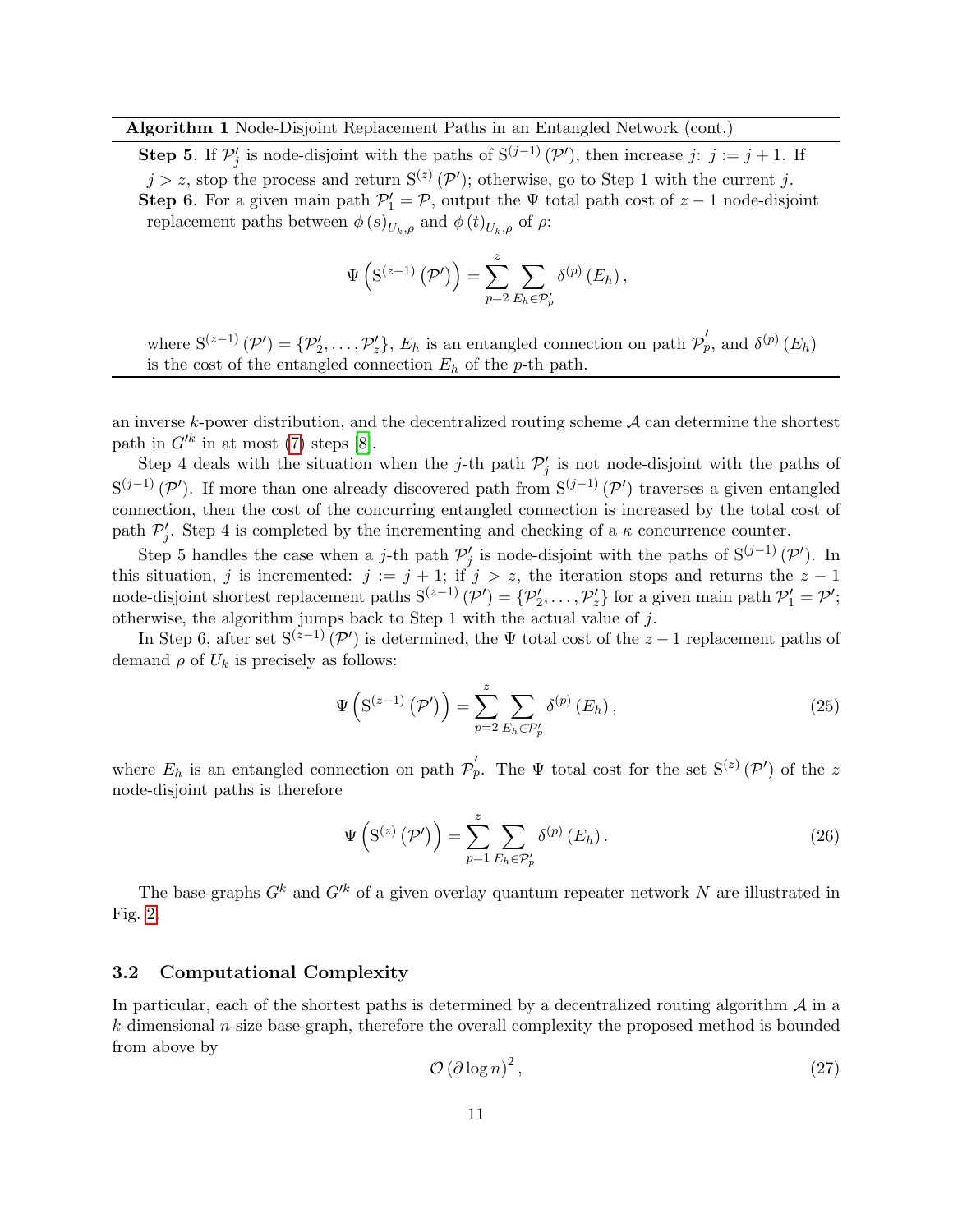

<span id="page-11-1"></span>Figure 2: A  $k = 2$ -dimensional base-graph  $G<sup>2</sup>$  of the overlay quantum repeater network N. (a): A reference source node  $\phi(x)$  has entangled connections with  $\phi(y)$ ,  $\phi(z)$ , and  $\phi(w)$ . Each entangled connection is characterized by a given probability  $p(\cdot)$  that depends on the level of entanglement. (b): Determination of a node-disjoint path  $\mathcal{P}'_j$  between a reference source node  $\phi'(x)$  and the scaled positions  $\phi'(y)$ ,  $\phi'(z)$ , and  $\phi'(w)$  for a given  $M_{U_k,\rho}^{(\zeta)}$  in base-graph  $G'^2$ , where  $s(\zeta(E(\cdot))) \in [0,1]$  is a scaled cost of the entangled connection.

for a given maximum allowable number  $\partial$  of concurring entangled connections.

#### 3.3 Practical Implementations

An experimental implementation of the proposed method in a stationary quantum node can be achieved by standard photonics devices, quantum memories, optical cavities and other fundamental physical devices [\[11](#page-14-9)[–13,](#page-14-0) [28,](#page-15-0) [38](#page-15-2)[–44\]](#page-16-5) required for practical quantum network communications [\[46–](#page-16-6)[48,](#page-16-2) [50](#page-16-3)[–60\]](#page-17-1). The quantum transmission and the auxiliary classical communications between the nodes can be realized via standard links (e.g., optical fibers, wireless quantum channels, free-space optical channels, etc) via the integration of the fundamental quantum transmission protocols of quantum networks [\[1\]](#page-13-0).

### <span id="page-11-0"></span>4 Performance Evaluation

In this section, we compare the performance of our scheme with the KPA, KPI, and the  $k$ successively shortest link-disjoint paths (KSP) [\[15\]](#page-14-5) algorithms.

The KPA and KPI algorithms are based on Dijkstra's shortest path [\[49\]](#page-16-4) algorithm. As follows, at a particular  $\partial$ , the computational complexity of these schemes is  $\mathcal{O}(\partial n^2)$  [\[14,](#page-14-4) [15,](#page-14-5) [17\]](#page-14-6).

The worst-case complexity of the KSP algorithm can be evaluated in function of the number  $z$ of disjoint paths, as  $\mathcal{O}(zn \log n)$  [\[15\]](#page-14-5).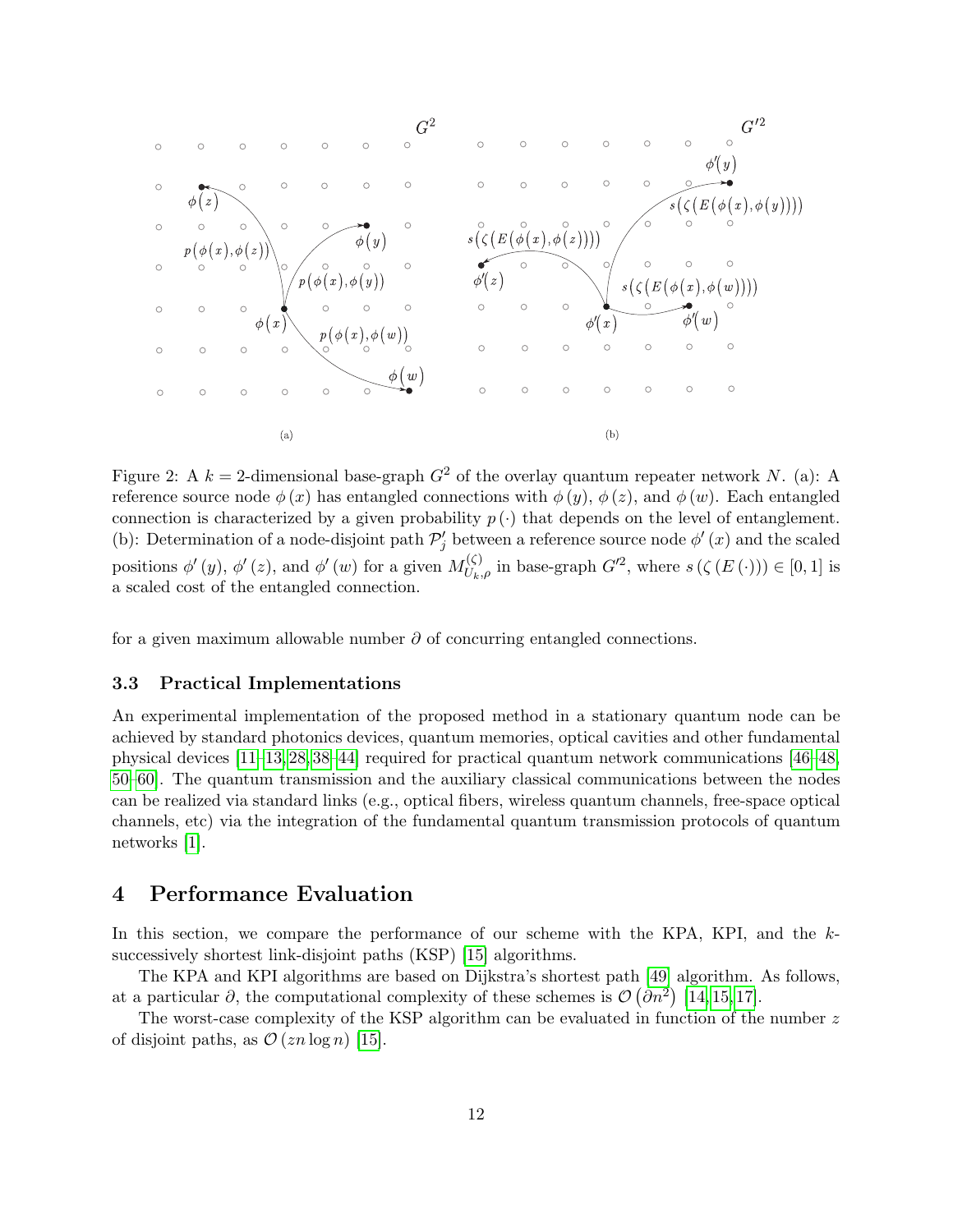Fig. 3. illustrates the performance comparisons, and  $N<sub>O</sub>$  refers to the number of operations. The performance of our scheme is depicted Fig. [3\(](#page-12-0)a). In Fig. [2\(](#page-11-1)b) the performance of the KPA, KPI algorithms is depicted. In Fig. [3\(](#page-12-0)c) the performance of the KSP algorithm is shown.



<span id="page-12-0"></span>Figure 3: (a): The computational complexity  $(N<sub>O</sub>$  refers to the number of operations) of the proposed method in function of ∂ and  $n, \partial \in [0, 10]$ ,  $n \in [0, 100]$  (b): The computational complexity of the KPI and KPA methods in function of  $\partial$  and  $n, \partial \in [0, 10]$ ,  $n \in [0, 100]$ . (c): The computational complexity of the KSP method in function of z and  $n, z \in [0, 10]$ ,  $n \in [0, 100]$ .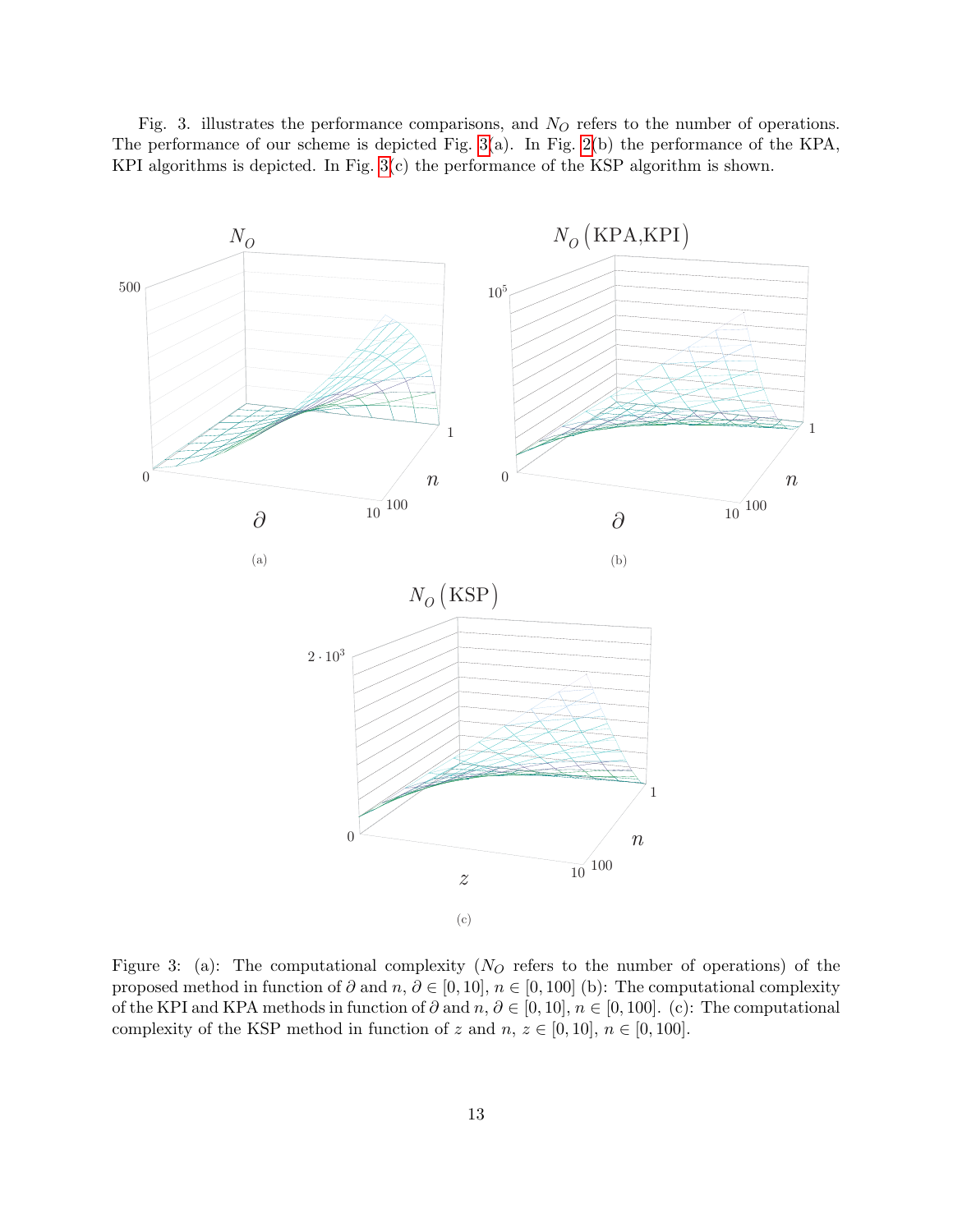For the analyzed parameter ranges, in our algorithm  $N_Q$  is maximized as  $N_Q = 400$ , while for the compared methods the resulting quantities are  $N_Q$  (KPA, KPI) =  $10^5$ , and  $N_Q$  (KSP) =  $2 \cdot 10^3$ , respectively.

As a conclusion, in comparison with the KPA, KPI and KSP methods, our solution provides a moderate complexity solution to determine the connection-disjoint paths in the quantum network, for an arbitrary number of n and  $\partial$ .

### <span id="page-13-4"></span>5 Conclusions

We defined an adaptive routing scheme for the handling of quantum memory failures in the entangled quantum networks of the quantum Internet. The main path contains no high-degree repeater nodes, for in a case of quantum memory failure, these quantum nodes result in the highest number of lost entangled contacts in the network. The method finds the shortest node-disjoint replacement paths between source and target quantum nodes. The replacement paths serve as temporary paths until all destroyed entangled contacts are completely re-established between the repeater nodes. All path-searching phases are performed on a base-graph of the overlay quantum network to provide an efficient computational solution. The scheme can be directly applied in practical quantum networks, including long-distance quantum communications.

### Acknowledgements

This work was partially supported by the National Research Development and Innovation Office of Hungary (Project No. 2017-1.2.1-NKP-2017-00001), by the Hungarian Scientific Research Fund - OTKA K-112125 and in part by the BME Artificial Intelligence FIKP grant of EMMI (BME FIKP-MI/SC).

### References

- <span id="page-13-0"></span>[1] Van Meter, R. Quantum Networking. ISBN 1118648927, 9781118648926, John Wiley and Sons Ltd (2014).
- [2] Lloyd, S., Shapiro, J. H., Wong, F. N. C., Kumar, P., Shahriar, S. M. and Yuen, H. P. Infrastructure for the quantum Internet. ACM SIGCOMM Computer Communication Review, 34, 9–20 (2004).
- <span id="page-13-1"></span>[3] Kimble, H. J. The quantum Internet. Nature, 453:1023–1030 (2008).
- <span id="page-13-2"></span>[4] Gyongyosi, L., Imre, S. and Nguyen, H. V. A Survey on Quantum Channel Capacities, IEEE Communications Surveys and Tutorials, doi: 10.1109/COMST.2017.2786748 (2018).
- <span id="page-13-3"></span>[5] Van Meter, R., Ladd, T. D., Munro, W. J. and Nemoto, K. System Design for a Long-Line Quantum Repeater, IEEE/ACM Transactions on Networking 17(3), 1002-1013, (2009).
- [6] Van Meter, R., Satoh, T., Ladd, T. D., Munro, W. J. and Nemoto, K. Path selection for quantum repeater networks, Networking Science, Volume 3, Issue 1–4, pp 82–95, (2013).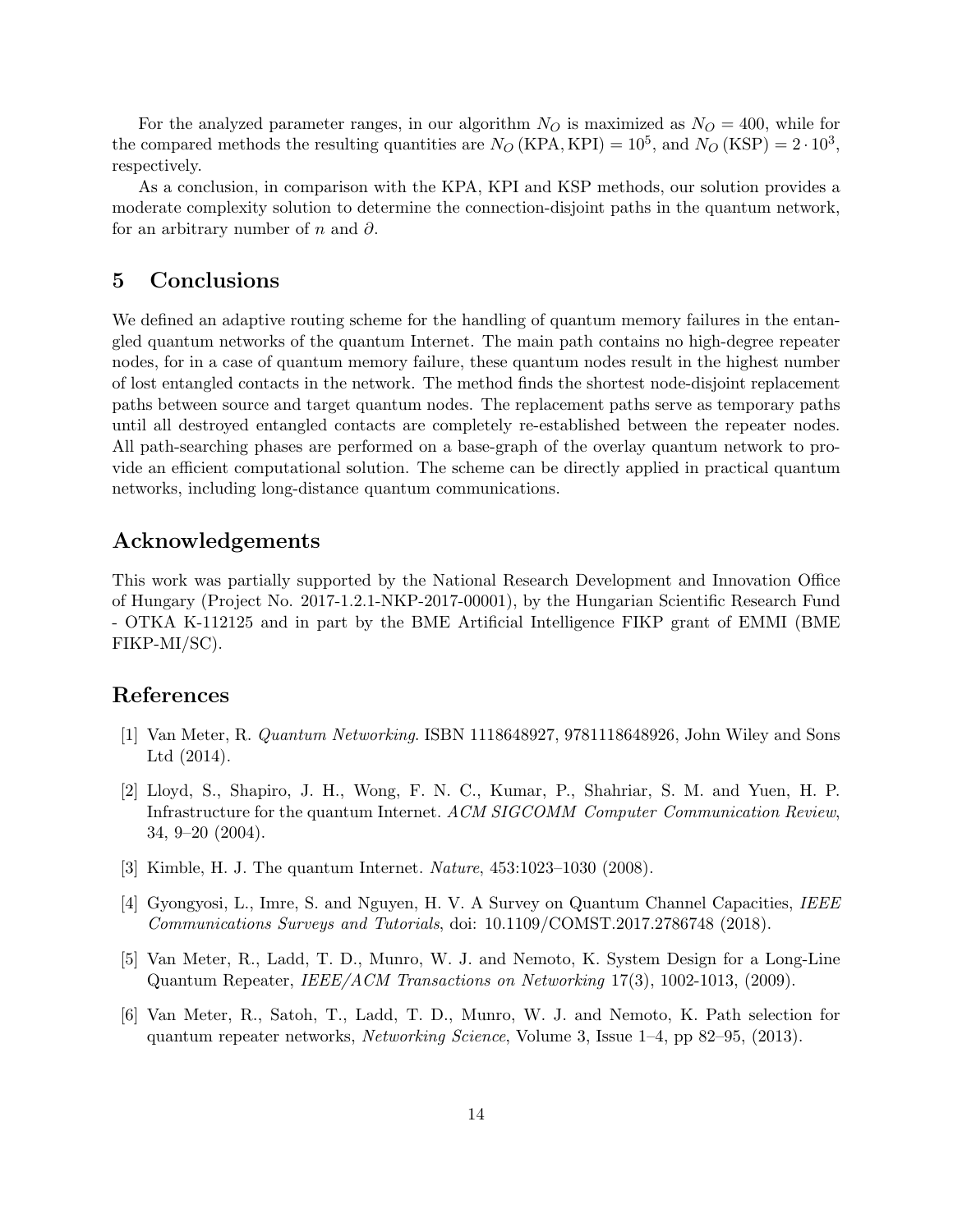- <span id="page-14-7"></span>[7] Van Meter, R. and Devitt, S. J. Local and Distributed Quantum Computation, IEEE Computer 49(9), 31-42 (2016).
- <span id="page-14-2"></span>[8] Gyongyosi, L. and Imre, S. Decentralized Base-Graph Routing for the Quantum Internet, Physical Review A, American Physical Society, DOI: 10.1103/PhysRevA.98.022310, https://link.aps.org/doi/10.1103/PhysRevA.98.022310 (2018).
- [9] Gyongyosi, L. and Imre, S. Dynamic topology resilience for quantum networks, Proc. SPIE 10547, Advances in Photonics of Quantum Computing, Memory, and Communication XI, 105470Z; doi: 10.1117/12.2288707 (2018).
- <span id="page-14-3"></span>[10] Gyongyosi, L. and Imre, S. Topology Adaption for the Quantum Internet, Quantum Information Processing, Springer Nature, DOI: 10.1007/s11128-018-2064-x, (2018).
- <span id="page-14-9"></span>[11] Pirandola, S., Laurenza, R., Ottaviani, C. and Banchi, L. Fundamental limits of repeaterless quantum communications, Nature Communications, 15043, doi:10.1038/ncomms15043 (2017).
- [12] Pirandola, S., Braunstein, S. L., Laurenza, R., Ottaviani, C., Cope, T. P. W., Spedalieri, G. and Banchi, L. Theory of channel simulation and bounds for private communication, Quantum Sci. Technol. 3, 035009 (2018).
- <span id="page-14-0"></span>[13] Pirandola, S. Capacities of repeater-assisted quantum communications, arXiv:1601.00966 (2016).
- <span id="page-14-4"></span>[14] Leepila, R., Oki, E. and Kishi, N. Scheme to Find k Disjoint Paths in Multi-Cost Networks, IEEE ICC 2011 (2011).
- <span id="page-14-5"></span>[15] Leepila, R. Routing Schemes for Survivable and Energy-Efficient Networks, PhD Thesis, Department of Information and Communication Engineering, The University of Electro-Communications (2014).
- <span id="page-14-8"></span>[16] Rak, J. Resilient Routing in Communication Networks, Springer (2015).
- <span id="page-14-6"></span>[17] Rak, J. k-penalty: A Novel Approach to Find k-Disjoint Paths with Differentiated Path Costs, IEEE Commun. Lett., vol. 14, no. 4, pp. 354-356, (2010).
- [18] Laurenza, R. and Pirandola, S. General bounds for sender-receiver capacities in multipoint quantum communications, Phys. Rev. A 96, 032318 (2017).
- <span id="page-14-1"></span>[19] Gyongyosi, L. and Imre, S. Multilayer Optimization for the Quantum Internet, Scientific Reports, Nature, DOI:10.1038/s41598-018-30957-x, (2018).
- [20] Gyongyosi, L. and Imre, S. Entanglement Availability Differentiation Service for the Quantum Internet, Scientific Reports, Nature, (DOI:10.1038/s41598-018-28801-3), https://www.nature.com/articles/s41598-018-28801-3 (2018).
- [21] Gyongyosi, L. and Imre, S. Entanglement-Gradient Routing for Quantum Networks, Scientific Reports, Nature, (DOI:10.1038/s41598-017-14394-w), https://www.nature.com/articles/s41598-017-14394-w (2017).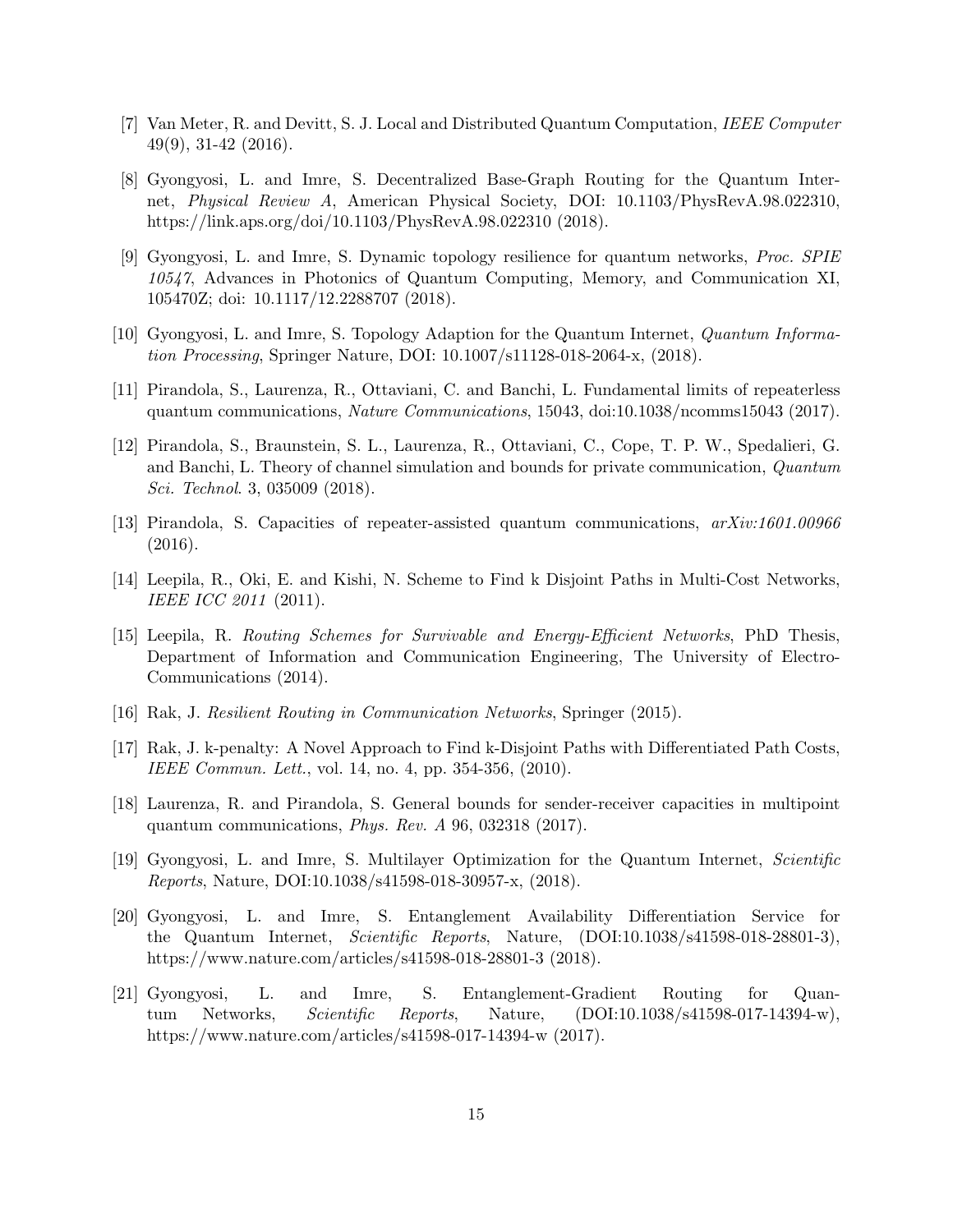- [22] Imre, S. and Gyongyosi, L. Advanced Quantum Communications An Engineering Approach. New Jersey, Wiley-IEEE Press (2013).
- [23] Caleffi, M. End-to-End Entanglement Rate: Toward a Quantum Route Metric, 2017 IEEE Globecom, DOI: 10.1109/GLOCOMW.2017.8269080, (2018).
- [24] Caleffi, M. Optimal Routing for Quantum Networks, IEEE Access, Vol 5, DOI: 10.1109/AC-CESS.2017.2763325 (2017).
- [25] Caleffi, M., Cacciapuoti, A.S. and Bianchi, G. Quantum Internet: from Communication to Distributed Computing,  $aXiv:1805.04360$  (2018).
- [26] Castelvecchi, D. The quantum internet has arrived, Nature, News and Comment, https://www.nature.com/articles/d41586-018-01835-3, (2018).
- [27] Cacciapuoti, A. S., Caleffi, M., Tafuri, F., Cataliotti, F. S., Gherardini, S. and Bianchi, G. Quantum Internet: Networking Challenges in Distributed Quantum Computing, arXiv:1810.08421 (2018).
- <span id="page-15-0"></span>[28] Kok, P., Munro, W. J., Nemoto, K., Ralph, T. C., Dowling, J. P. and Milburn, G. J., Linear optical quantum computing with photonic qubits, Rev. Mod. Phys. 79, 135-174 (2007).
- <span id="page-15-1"></span>[29] Petz, D. Quantum Information Theory and Quantum Statistics, Springer-Verlag, Heidelberg, Hiv: 6. (2008).
- [30] Bacsardi, L. On the Way to Quantum-Based Satellite Communication, IEEE Comm. Mag. 51:(08) pp. 50-55. (2013).
- [31] Biamonte, J. et al. Quantum Machine Learning. Nature, 549, 195-202 (2017).
- [32] Lloyd, S., Mohseni, M. and Rebentrost, P. Quantum algorithms for supervised and unsupervised machine learning. arXiv:1307.0411 (2013).
- [33] Lloyd, S., Mohseni, M. and Rebentrost, P. Quantum principal component analysis. Nature Physics, 10, 631 (2014).
- [34] Lloyd, S. Capacity of the noisy quantum channel. Physical Rev. A, 55:1613–1622 (1997).
- [35] Lloyd, S. The Universe as Quantum Computer, A Computable Universe: Understanding and exploring Nature as computation, Zenil, H. ed., World Scientific, Singapore,  $arXiv:1312.4455v1$ (2013).
- [36] Shor, P. W. Scheme for reducing decoherence in quantum computer memory. Phys. Rev. A, 52, R2493-R2496 (1995).
- [37] Chou, C., Laurat, J., Deng, H., Choi, K. S., de Riedmatten, H., Felinto, D. and Kimble, H.J. Functional quantum nodes for entanglement distribution over scalable quantum networks. Science, 316(5829):1316–1320 (2007).
- <span id="page-15-2"></span>[38] Muralidharan, S., Kim, J., Lutkenhaus, N., Lukin, M. D. and Jiang. L. Ultrafast and Fault-Tolerant Quantum Communication across Long Distances, Phys. Rev. Lett. 112, 250501 (2014).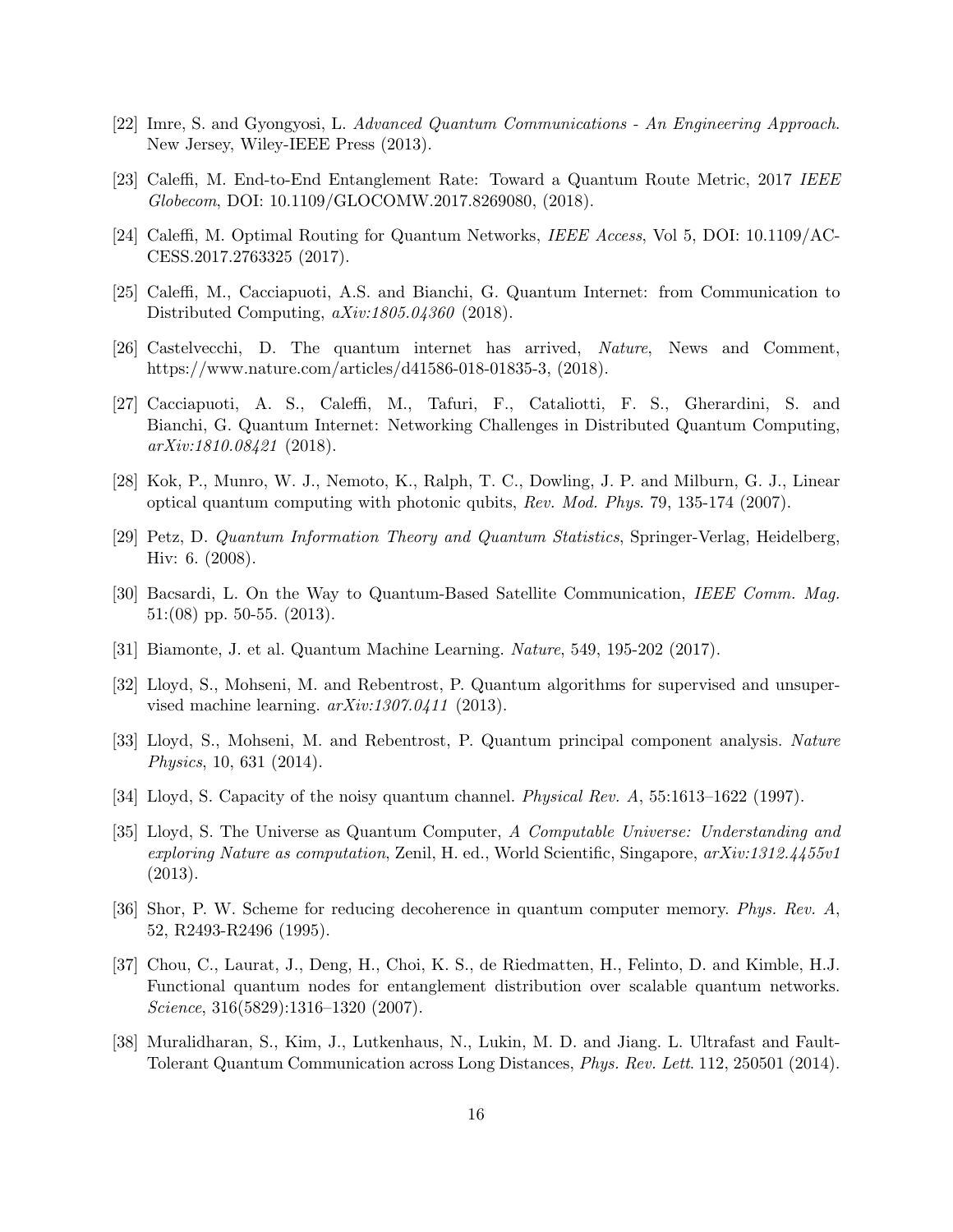- <span id="page-16-0"></span>[39] Yuan, Z., Chen, Y., Zhao, B., Chen, S., Schmiedmayer, J. and Pan, J. W. Nature 454, 1098- 1101 (2008).
- <span id="page-16-1"></span>[40] Kobayashi, H., Le Gall, F., Nishimura, H. and Rotteler, M. General scheme for perfect quantum network coding with free classical communication, Lecture Notes in Computer Science (Automata, Languages and Programming SE-52 vol. 5555), Springer) pp 622-633 (2009).
- [41] Hayashi, M. Prior entanglement between senders enables perfect quantum network coding with modification, *Physical Review A*, Vol.76, 040301 $(R)$  (2007).
- [42] Hayashi, M., Iwama, K., Nishimura, H., Raymond, R. and Yamashita, S, Quantum network coding, Lecture Notes in Computer Science (STACS 2007 SE52 vol. 4393) ed Thomas, W. and Weil, P. (Berlin Heidelberg: Springer) (2007).
- [43] Chen, L. and Hayashi, M. Multicopy and stochastic transformation of multipartite pure states, Physical Review A, Vol.83, No.2, 022331, (2011).
- <span id="page-16-5"></span>[44] Schoute, E., Mancinska, L., Islam, T., Kerenidis, I. and Wehner, S. Shortcuts to quantum network routing, arXiv:1610.05238 (2016).
- [45] Lloyd, S. and Weedbrook, C. Quantum generative adversarial learning. Phys. Rev. Lett., 121, [arXiv:1804.09139](http://arxiv.org/abs/1804.09139) (2018).
- <span id="page-16-6"></span>[46] Gisin, N. and Thew, R. Quantum Communication. Nature Photon. 1, 165-171 (2007).
- [47] Xiao, Y. F., Gong, Q. Optical microcavity: from fundamental physics to functional photonics devices. Science Bulletin, 61, 185-186 (2016).
- <span id="page-16-2"></span>[48] Zhang, W. et al. Quantum Secure Direct Communication with Quantum Memory. Phys. Rev. Lett. 118, 220501 (2017).
- <span id="page-16-4"></span>[49] Dijkstra, E. W. A note on two problems in connexion with graphs. Numerische Mathematik, 1(1): 269-271 (1959)
- <span id="page-16-3"></span>[50] Enk, S. J., Cirac, J. I. and Zoller, P. Photonic channels for quantum communication. Science, 279, 205-208 (1998).
- [51] Briegel, H. J., Dur, W., Cirac, J. I. and Zoller, P. Quantum repeaters: the role of imperfect local operations in quantum communication. *Phys. Rev. Lett.* 81, 5932-5935 (1998).
- [52] Dur, W., Briegel, H. J., Cirac, J. I. and Zoller, P. Quantum repeaters based on entanglement purification. Phys. Rev. A, 59, 169-181 (1999).
- [53] Duan, L. M., Lukin, M. D., Cirac, J. I. and Zoller, P. Long-distance quantum communication with atomic ensembles and linear optics. *Nature*, 414, 413-418 (2001).
- [54] Van Loock, P., Ladd, T. D., Sanaka, K., Yamaguchi, F., Nemoto, K., Munro, W. J. and Yamamoto, Y. Hybrid quantum repeater using bright coherent light. Phys. Rev. Lett., 96, 240501 (2006).
- [55] Zhao, B., Chen, Z. B., Chen, Y. A., Schmiedmayer, J. and Pan, J. W. Robust creation of entanglement between remote memory qubits. Phys. Rev. Lett. 98, 240502 (2007).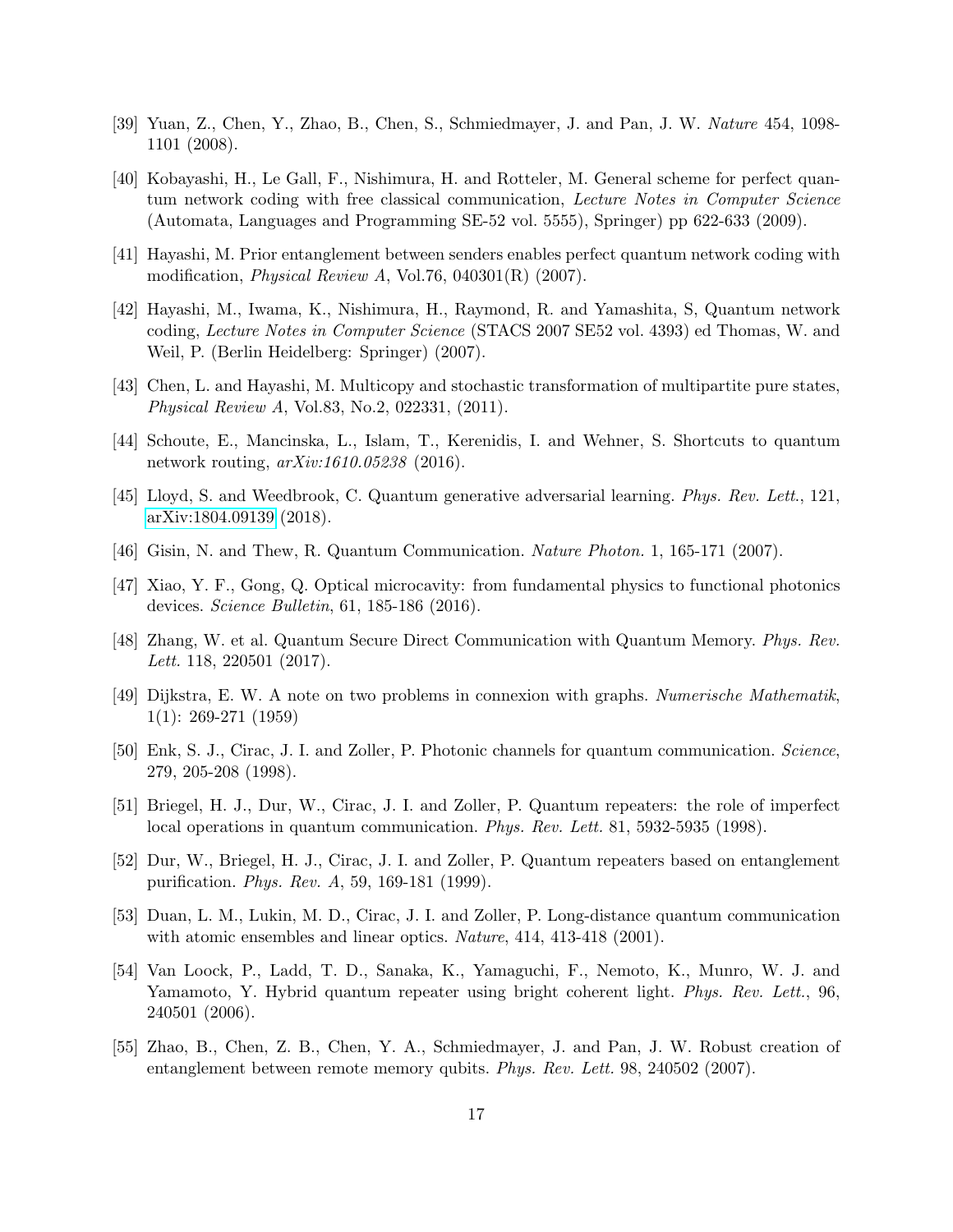- [56] Goebel, A. M., Wagenknecht, G., Zhang, Q., Chen, Y., Chen, K., Schmiedmayer, J. and Pan, J. W. Multistage Entanglement Swapping. Phys. Rev. Lett. 101, 080403 (2008).
- [57] Simon, C., de Riedmatten, H., Afzelius, M., Sangouard, N., Zbinden, H. and Gisin N. Quantum Repeaters with Photon Pair Sources and Multimode Memories. Phys. Rev. Lett. 98, 190503 (2007).
- [58] Tittel, W., Afzelius, M., Chaneliere, T., Cone, R. L., Kroll, S., Moiseev, S. A. and Sellars, M. Photon-echo quantum memory in solid state systems. Laser Photon. Rev. 4, 244-267 (2009).
- [59] Sangouard, N., Dubessy, R. and Simon, C. Quantum repeaters based on single trapped ions. Phys. Rev. A, 79, 042340 (2009).
- <span id="page-17-1"></span>[60] Dur, W. and Briegel, H. J. Entanglement purification and quantum error correction. Rep. Prog. Phys, 70, 1381-1424 (2007).
- [61] Sheng, Y. B., Zhou, L. Distributed secure quantum machine learning. Science Bulletin, 62, 1025-1019 (2017).
- [62] Leung, D., Oppenheim, J. and Winter, A. Quantum network communication; the butterfly and beyond, IEEE Trans. Inf. Theory 56, 3478-90. (2010).
- <span id="page-17-0"></span>[63] Kobayashi, H., Le Gall, F., Nishimura, H. and Rotteler, M. Perfect quantum network communication protocol based on classical network coding, Proceedings of 2010 IEEE International Symposium on Information Theory (ISIT) pp 2686-90. (2010).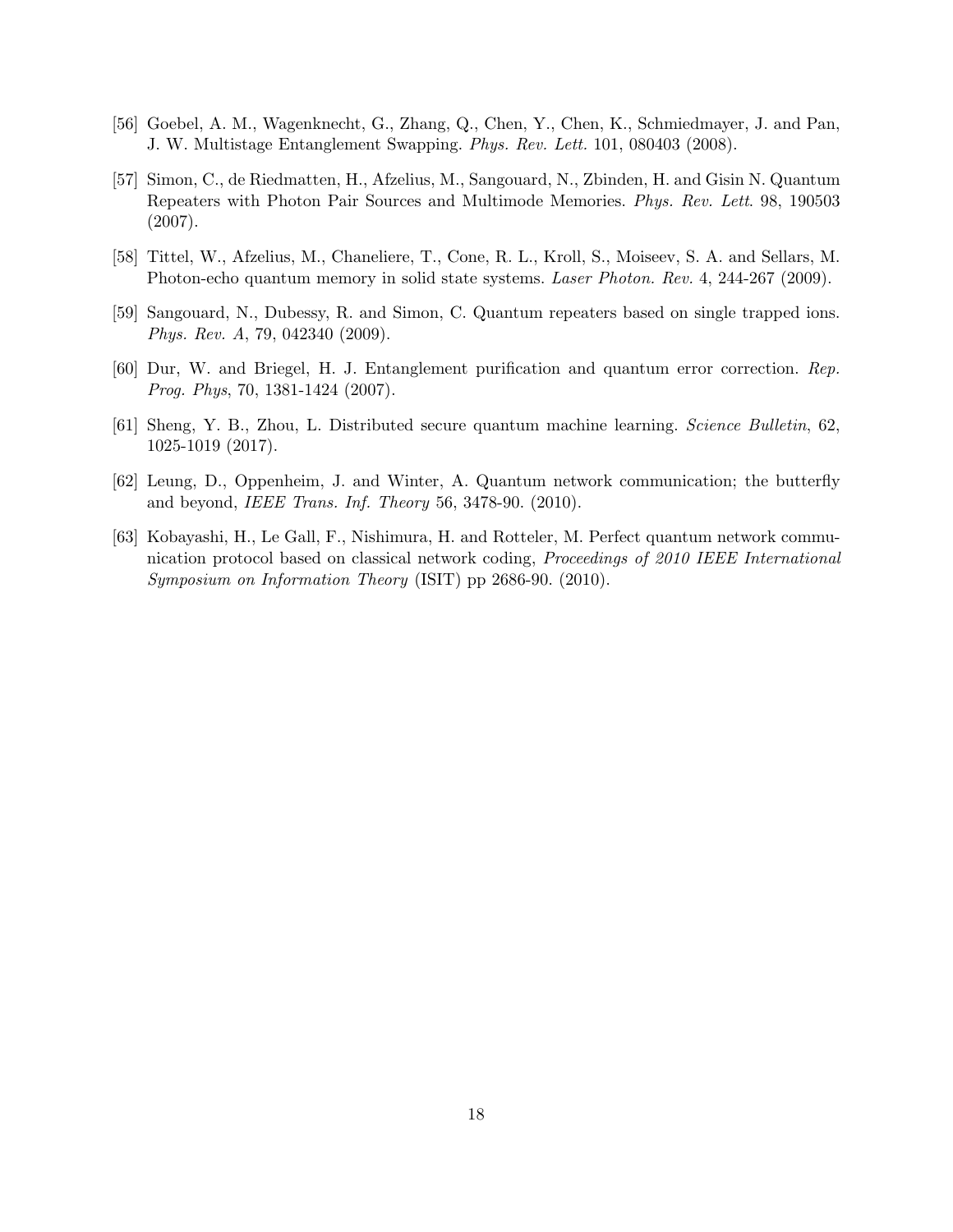## A Appendix

### A.1 Abbreviations

NP Nondeterministic Polynomial time

### KPA K-Penalty

KPI K-Penalty with Initial cost matrix

KSP K-Successively shortest link disjoint Paths

### A.2 Notations

The notations of the manuscript are summarized in Table [A.1.](#page-18-0)

<span id="page-18-0"></span>

| <i>Notation</i>    | Description                                                                                                    |
|--------------------|----------------------------------------------------------------------------------------------------------------|
| L1                 | Manhattan distance (L1 metric).                                                                                |
| l                  | Level of entanglement.                                                                                         |
| $\,F$              | Fidelity of entanglement.                                                                                      |
| $L_l$              | An <i>l</i> -level entangled connection. For an $L_l$ entangled connection, the<br>hop-distance is $2^{l-1}$ . |
| $d(x,y)_{L_l}$     | Hop-distance of an $l$ -level entangled connection between nodes x and<br>y.                                   |
| $L_1$              | L <sub>1</sub> -level (direct) entanglement, $d(x, y)$ <sub>L<sub>1</sub></sub> = $2^0$ = 1.                   |
| L <sub>2</sub>     | L <sub>2</sub> -level entanglement, $d(x, y)_{L_2} = 2^1 = 2$ .                                                |
| $L_3$              | L <sub>3</sub> -level entanglement, $d(x, y)_{L_3} = 2^2 = 4$ .                                                |
| E(x,y)             | An edge between quantum nodes x and y, refers to an $L_l$ -level en-<br>tangled connection.                    |
| $Pr_{L_l}(E(x,y))$ | Probability of existence of an entangled connection $E(x, y)$ , $0 <$<br>$Pr_{L_l}(E(x,y)) \leq 1.$            |
| $\boldsymbol{N}$   | Overlay quantum network, $N = (V, E)$ , where V is the set of nodes,<br>$E$ is the set of edges.               |
| V                  | Set of nodes of $N$ .                                                                                          |
| E                  | Set of edges of $N$ .                                                                                          |
| $G^k$              | An $n$ -size, $k$ -dimensional base-graph.                                                                     |
| $\boldsymbol{n}$   | Size of base-graph $G^k$ .                                                                                     |

### Table A.1: Summary of notations.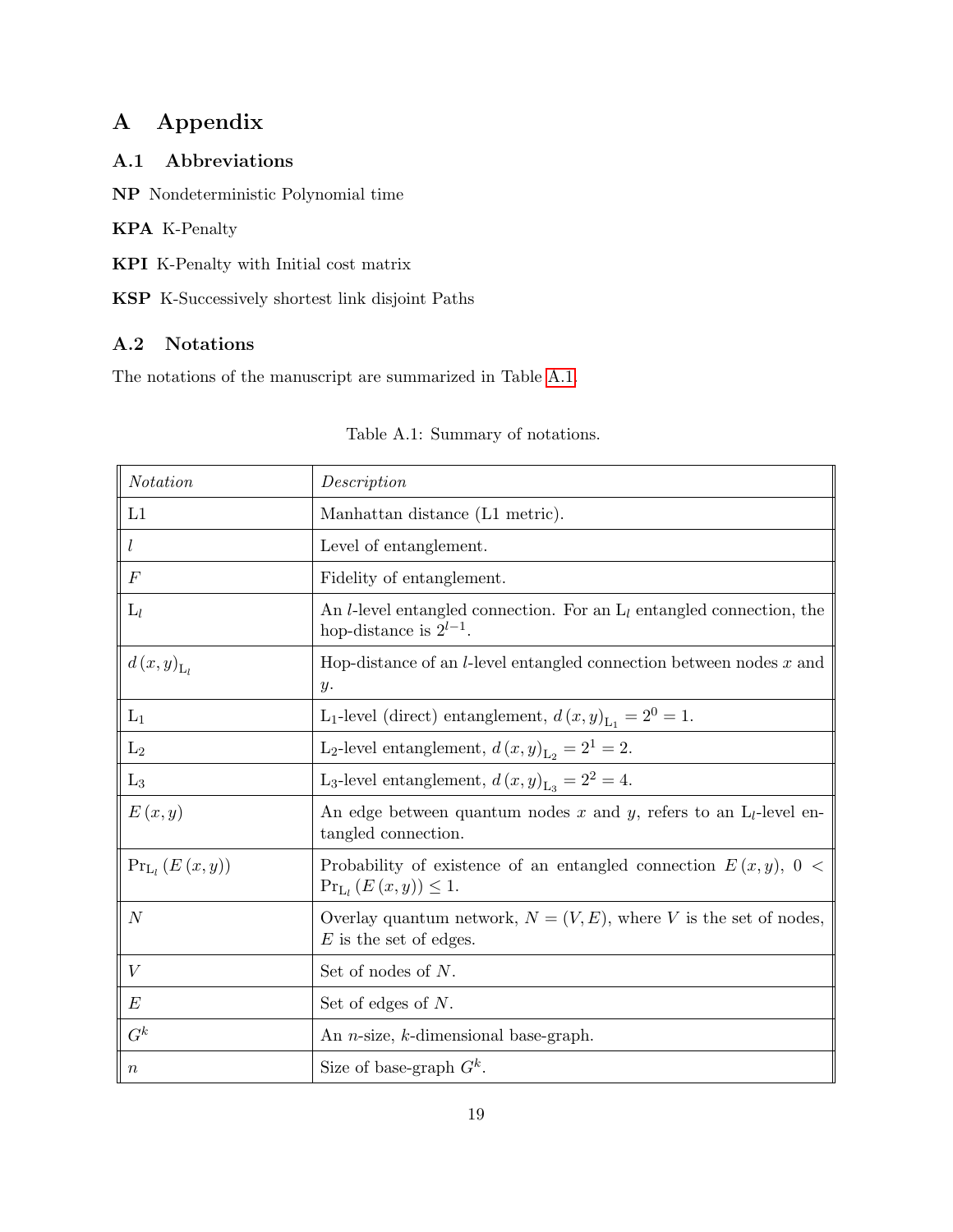| $\boldsymbol{k}$         | Dimension of base-graph $G^k$ .                                                                                                                                                                                                                                                         |
|--------------------------|-----------------------------------------------------------------------------------------------------------------------------------------------------------------------------------------------------------------------------------------------------------------------------------------|
| $\boldsymbol{A}$         | Transmitter node, $A \in V$ .                                                                                                                                                                                                                                                           |
| В                        | Receiver node, $B \in V$ .                                                                                                                                                                                                                                                              |
| $R_i$                    | A repeater node in $V, R_i \in V$ .                                                                                                                                                                                                                                                     |
| $E_i$                    | Identifies an L <sub>l</sub> -level entanglement, $l = 1, , r$ , between quantum<br>nodes $x_i$ and $y_i$ .                                                                                                                                                                             |
| $E = \{E_i\}$            | Let $E = \{E_j\}, j = 1, , m$ refer to a set of edges between the nodes<br>of $V$ .                                                                                                                                                                                                     |
| $\phi(x)$                | Position assigned to an overlay quantum network node $x \in V$ in a<br>k-dimensional, <i>n</i> -sized finite square-lattice base-graph $G^k$ .                                                                                                                                          |
| $\phi: V \to G^k$        | Mapping function that achieves the mapping from $V$ onto $G^k$ .                                                                                                                                                                                                                        |
| $d(\phi(x), \phi(y))$    | L1 distance between $\phi(x)$ and $\phi(y)$ in $G^k$ . For $\phi(x) = (j, k), \phi(y) =$<br>$(m, o)$ evaluated as<br>$d((j,k),(m,o)) =  m-j  +  o-k .$                                                                                                                                  |
| $p(\phi(x), \phi(y))$    | The probability that $\phi(x)$ and $\phi(y)$ are connected through an L <sub>l</sub> -<br>level entanglement in $G^k$ .                                                                                                                                                                 |
| $H_n$                    | Normalizing term, defined as $H_n = \sum_z d(\phi(x), \phi(z)).$                                                                                                                                                                                                                        |
| $c_{\phi(x),\phi(y)}$    | Constant, defined as<br>$c_{\phi(x),\phi(y)} = \Pr_{L_l}(E(x,y)) - \frac{d(\phi(x),\phi(y))^{-\kappa}}{H_n},$<br>where $Pr_{L_l}(E(x, y))$ is the probability that nodes $x, y \in V$ are con-<br>nected through an $L_l$ -level entanglement in the overlay quantum net-<br>work $N$ . |
| $\Pr(E \phi)$            | Conditional probability between the $\phi(\cdot)$ configuration of positions<br>of the quantum nodes in $G^k$ and the set E of the m edges of the<br>overlay network $V$ .                                                                                                              |
| $\Pr\left(\phi E\right)$ | Posteriori distribution of configuration $\phi$ at a given set E.                                                                                                                                                                                                                       |
| $\Pr(\phi)$              | Candidate distribution.                                                                                                                                                                                                                                                                 |
| $\phi(R_i)$              | A high-degree quantum repeater node,<br>$deg(\phi(R_i)) > deg'(V),$<br>where $\deg'(V)$ is the threshold degree of node set.                                                                                                                                                            |
| $\mathcal{P}$            | A shortest main path.                                                                                                                                                                                                                                                                   |
| $\mathcal{P}'$           | A shortest replacement path.                                                                                                                                                                                                                                                            |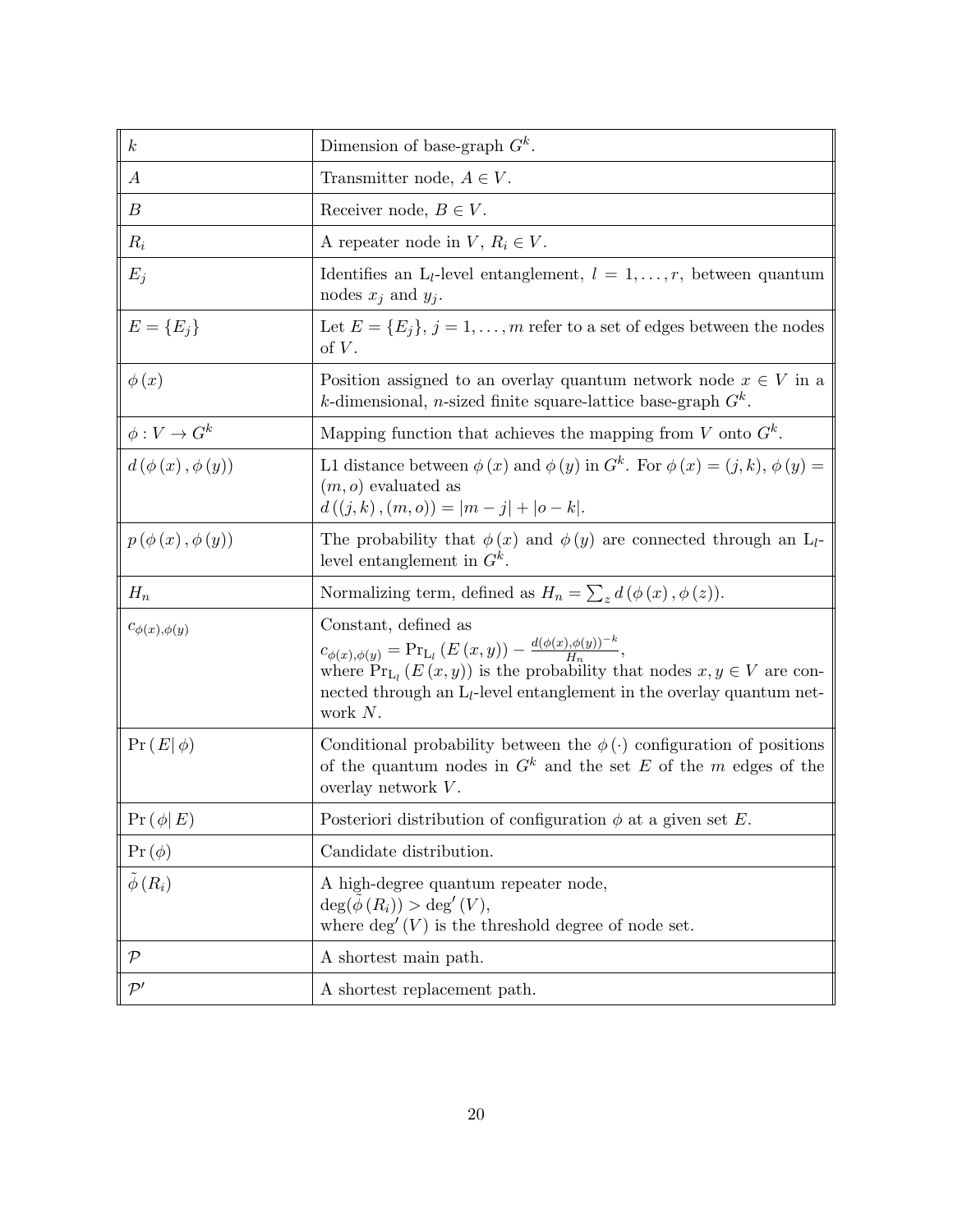| $\mathcal{S}^*$                                                                                                          | A set of entangled connections, such that $Pr_{L_l}(x, y) \geq Pr_{L_l}^*$ , where<br>$\Pr_{L_l}^*$ is a threshold probability of an $L_l$ -level entangled connection<br>$E_h$ .                                                                                                                                                                                                                                                                                                                                                                                                                                                        |
|--------------------------------------------------------------------------------------------------------------------------|------------------------------------------------------------------------------------------------------------------------------------------------------------------------------------------------------------------------------------------------------------------------------------------------------------------------------------------------------------------------------------------------------------------------------------------------------------------------------------------------------------------------------------------------------------------------------------------------------------------------------------------|
| $\mathcal{A}$                                                                                                            | Decentralized algorithm $A$ in the k-dimensional <i>n</i> -sized base-graph<br>$G^k$ .                                                                                                                                                                                                                                                                                                                                                                                                                                                                                                                                                   |
| $D(G^k)$                                                                                                                 | Diameter of $G^k$ . Refers to the maximum value of the shortest path<br>(total number of edges on a path) between any pair of mapped nodes<br>in $G^k$ .                                                                                                                                                                                                                                                                                                                                                                                                                                                                                 |
| $D(\mathcal{A})$                                                                                                         | Minimal number of steps required by $A$ to find the shortest path.                                                                                                                                                                                                                                                                                                                                                                                                                                                                                                                                                                       |
| $\gamma(E_h)$                                                                                                            | Weighting coefficient of the main path $P$ .                                                                                                                                                                                                                                                                                                                                                                                                                                                                                                                                                                                             |
| $\beta\left(\phi\left(n\right)\right)$                                                                                   | Normalization term, evaluated as<br>$\beta(\phi(n)) = \frac{\chi(\phi(n))'}{\max \chi(\phi(i))},$<br>where<br>$\chi(\phi(n)) = \sum_{\phi(p)\neq \phi(q)} s \frac{ \mathcal{P}_{\phi(n)}(\phi(p), \phi(q)) }{ \mathcal{P}(\phi(p), \phi(q)) },$<br>where $\left \mathcal{P}_{\phi(n)}\left(\phi(p),\phi(q)\right)\right $ is the number of shortest paths (of the<br>same minimal length) between $\phi\left(p\right),\phi\left(q\right)\in G^{k}$ and traversing node<br>$\phi(n)$ , while $ \mathcal{P}(\phi(p), \phi(q)) $ is the number of shortest paths (of the<br>same minimal length) between nodes $\phi(p), \phi(q) \in G^k$ . |
| $\tau(E_h)$                                                                                                              | A normalization term for $E_h$ in $\mathcal{P}'(\phi(s), \phi(r))$ , as<br>$\tau(E_h) = \frac{\gamma(E_h)}{\max \gamma(E_i)}.$                                                                                                                                                                                                                                                                                                                                                                                                                                                                                                           |
| $\Phi(C)$                                                                                                                | Subject of a minimization in an optimization.                                                                                                                                                                                                                                                                                                                                                                                                                                                                                                                                                                                            |
| K                                                                                                                        | Set of users.                                                                                                                                                                                                                                                                                                                                                                                                                                                                                                                                                                                                                            |
| $\boldsymbol{k}$                                                                                                         | Index of a given user $U_k$ .                                                                                                                                                                                                                                                                                                                                                                                                                                                                                                                                                                                                            |
| $E\,$                                                                                                                    | A set of entangled connections.                                                                                                                                                                                                                                                                                                                                                                                                                                                                                                                                                                                                          |
| $\boldsymbol{h}$                                                                                                         | Index of a given entangled connection $E_h$ .                                                                                                                                                                                                                                                                                                                                                                                                                                                                                                                                                                                            |
| $C_{k,h}$                                                                                                                | A variable, equals 1 if the entangled connection $E_h$ is used by the<br>main path $P$ associated with user $U_k$ , and 0 otherwise.                                                                                                                                                                                                                                                                                                                                                                                                                                                                                                     |
| $Z_{k,h}$                                                                                                                | A variable, equals 1 if the entangled connection $E_h$ is used by the<br>replacement path $\mathcal{P}'$ associated with user $U_k$ , and 0 otherwise.                                                                                                                                                                                                                                                                                                                                                                                                                                                                                   |
| $\triangle(C_{k,h})$                                                                                                     | A flow conservation rule parameter.                                                                                                                                                                                                                                                                                                                                                                                                                                                                                                                                                                                                      |
|                                                                                                                          | A node associated with the demand of user $U_k$ , $\phi(x_w)_{U_k} \in G^k$ .                                                                                                                                                                                                                                                                                                                                                                                                                                                                                                                                                            |
| $\frac{\phi\left(x_{w}\right)_{U_{k}}}{E_{h}\left(\phi\left(x_{w}\right)_{U_{k}},\phi\left(x_{j}\right)_{U_{k}}\right)}$ | An egress entangled connection incident associated with node<br>$\phi(x_w)_{U_k} \in G^k$ .                                                                                                                                                                                                                                                                                                                                                                                                                                                                                                                                              |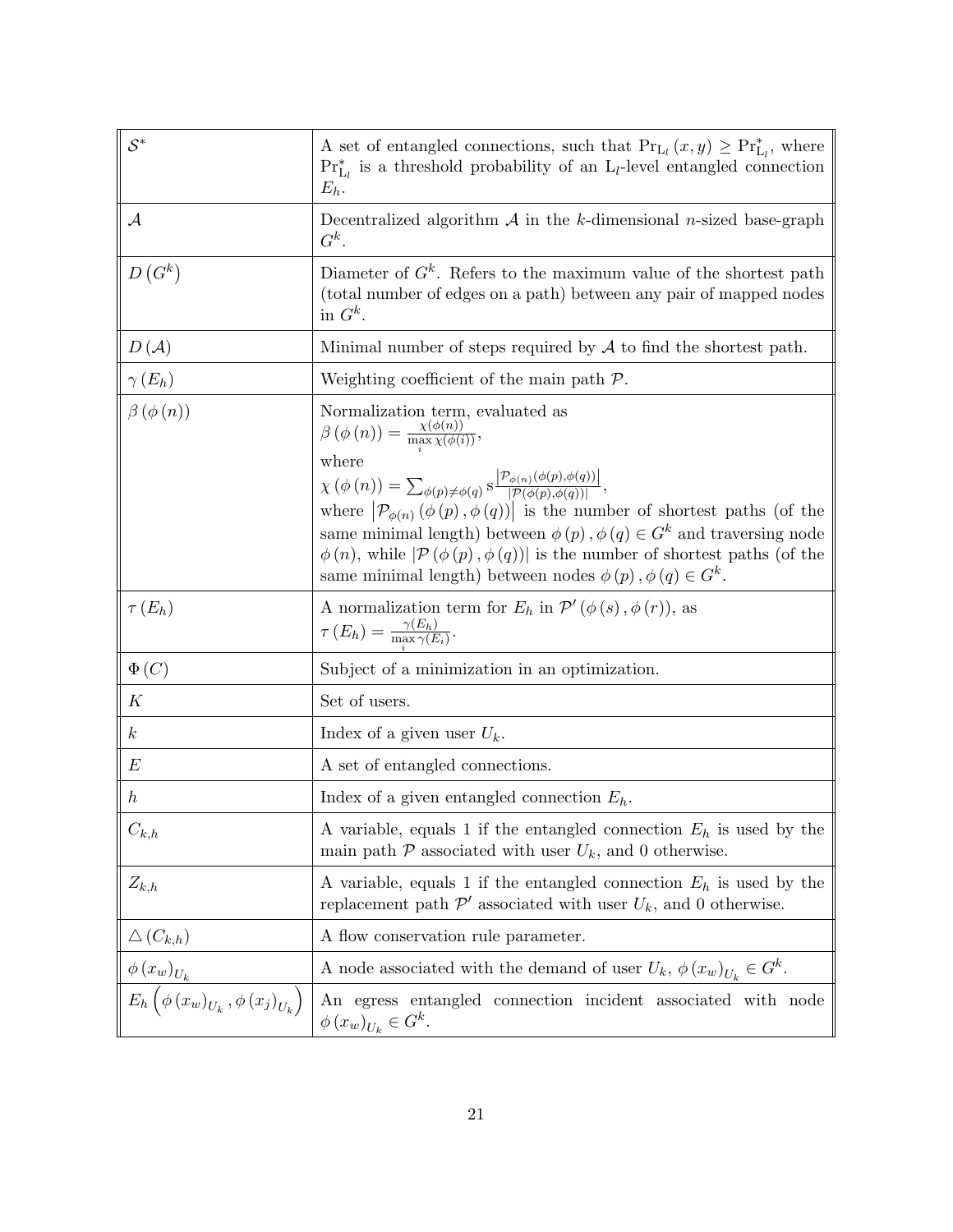| $E_h\left(\phi\left(x_i\right)_{U_k},\phi\left(x_w\right)_{U_k}\right)$            | An ingress entangled connection incident associated with node<br>$\phi(x_w)_{U_k} \in G^k$ .                                                                                                                                                                                                                                                                     |
|------------------------------------------------------------------------------------|------------------------------------------------------------------------------------------------------------------------------------------------------------------------------------------------------------------------------------------------------------------------------------------------------------------------------------------------------------------|
| $\varphi(E_h)$                                                                     | A variable, the requested number of entangled states of a particular<br>fidelity F on the main path P and replacement path $\mathcal{P}'$ is bounded<br>by the entangled connection by this quantity.                                                                                                                                                            |
| $Q^{(F)}(U_k)$                                                                     | The demand of $U_k$ associated with the entangled connection $E_h$ with<br>respect to the number of d-dimensional maximally entangled states<br>per second of a particular fidelity $F$ .                                                                                                                                                                        |
| $\delta(\cdot)$                                                                    | Variable, identifies the cost function of the algorithm such that if<br>a given entangled connection $E_h$ belongs to the main path $P$ , then<br>$\delta(E_h) = \gamma(E_h)$ , whereas if $E_h$ belongs to a replacement path $\mathcal{P}'$ ,<br>then $\delta(E_h) = \tau(E_h)$ .                                                                              |
| $S^{(j-1)}(\mathcal{P}')$                                                          | A set $S^{(j-1)}(\mathcal{P}') = \left\{ \mathcal{P}'_1, \ldots, \mathcal{P}'_{j-1} \right\}$ , refers to the previously discov-<br>ered $j-1$ node-disjoint paths, where $\mathcal{P}'_1$ refers to the main path, i.e.,<br>$\mathcal{P}_1'=\mathcal{P}.$                                                                                                       |
| $C^{(p)}_{U_k, \rho}$                                                              | Matrix of path costs, used to calculate the concurring path cost such<br>that the cost of the concurring entangled connections is increasing<br>by a given value.                                                                                                                                                                                                |
| $\delta^{(p)}(E_h)$                                                                | An auxiliary cost of entangled connection $E_h$ of the p-th path.                                                                                                                                                                                                                                                                                                |
|                                                                                    | A j-th path, identifies a current (candidate) path $\mathcal{P}'_i$ to be discovered.                                                                                                                                                                                                                                                                            |
| $\overline{\mathcal{F}^{\left(\mathcal{P}_{i}^{\prime}\right)}\left(E_{h}\right)}$ | Prohibited entangled connection. A given entangled connection $E_h$<br>of a path $\mathcal{P}'_i$ is identified as a $\mathcal{F}^{(\mathcal{P}'_i)}(E_h)$ with respect to $\mathcal{P}'_i$ if $E_h$ is<br>incident to any transit quantum node of path $P_i'$ .                                                                                                 |
| $\mathcal{C}^{\left(\mathcal{P}'_j\right)}\left(E_h\right)$                        | Concurring entangled connection. A given $E_h$ is referred to as a<br>$\mathcal{C}^{(\mathcal{P}'_j)}(E_h)$ with respect to a given path $\mathcal{P}'_j$ if $E_h$ is incident to any<br>common transit quantum node of $\mathcal{P}'_i$ also used by any other of the<br>paths from the set $S^{(j-1)}(\mathcal{P}')$ of the previously discovered $j-1$ paths. |
| $\delta_c^{(j)}\left(E_h\right)$                                                   | An initial cost of entangled connection $E_h$ .                                                                                                                                                                                                                                                                                                                  |
|                                                                                    | An entangled connection on path $\mathcal{P}'_i$ .                                                                                                                                                                                                                                                                                                               |
| $\frac{E_h \in \mathcal{P}'_j}{M_{U_k, \rho}^{\delta^{(j)}(E_h)}}$                 | Matrix of replacement path coefficients, with $\delta^{(j)}(E_h)$ for all entan-<br>gled connections of a current path $\mathcal{P}'_i$ associated with a user $U_k$ .                                                                                                                                                                                           |
| $\Omega^{(j)}(\delta)$                                                             | The total cost of a path $\mathcal{P}'_i$ .                                                                                                                                                                                                                                                                                                                      |
| $M_{U_k, \rho}^{(\zeta)}$                                                          | Matrix of coefficients $\zeta(E_h) = \delta^{(j)}(E_h)$ of entangled connection $E_h$ ,<br>where $\zeta(E_h)$ is an auxiliary cost of $E_h$ for a current path index j.                                                                                                                                                                                          |
| $\boldsymbol{z}$                                                                   | Number of node-disjoint paths for a demand of a user.                                                                                                                                                                                                                                                                                                            |